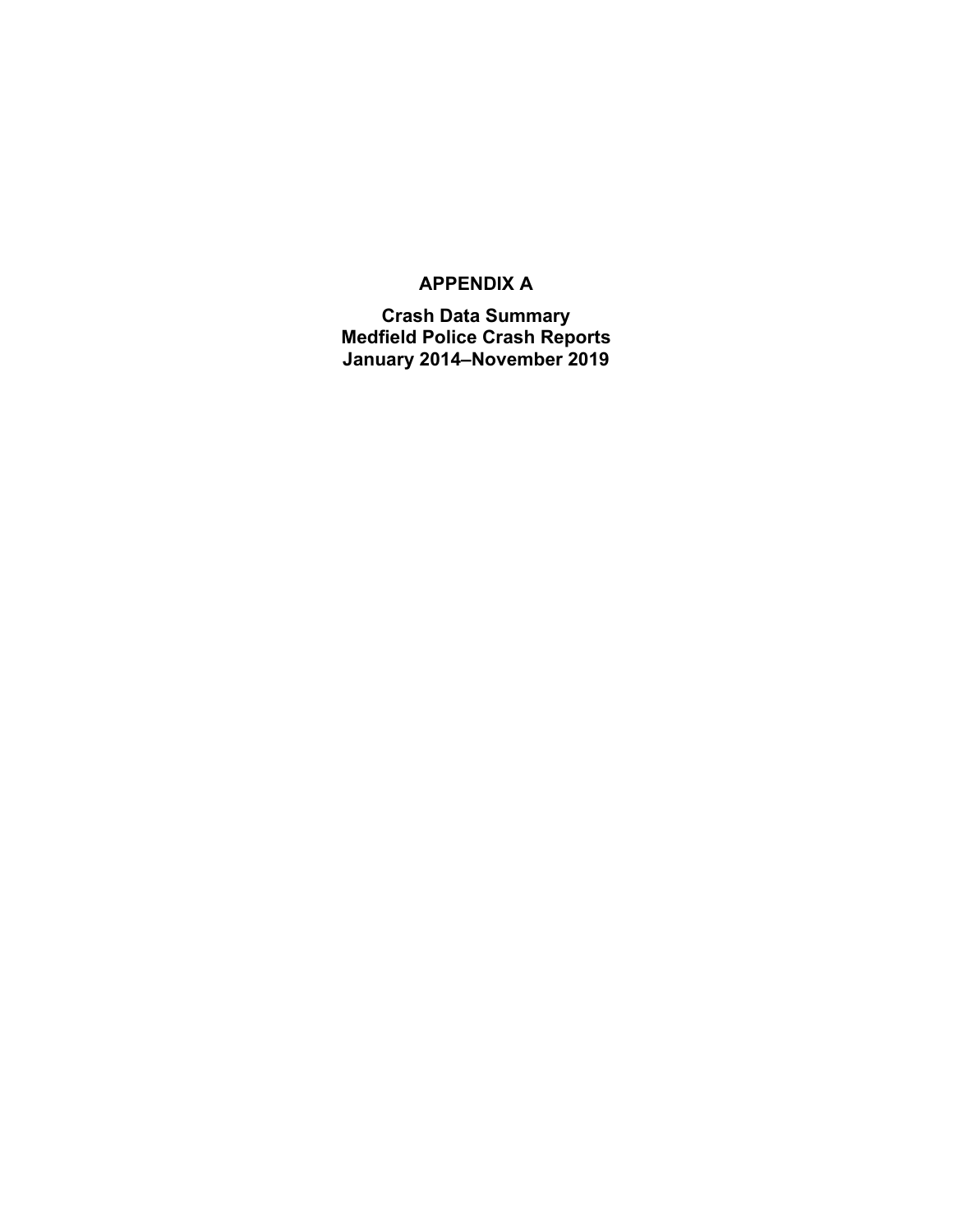## **Table A-1 Summary of Crash Date Medfield Police Crash Reports January 2014-November 2019**

| Crash<br>Diagram<br>Ref# | <b>Crash Date</b> | <b>Crash Day</b> | <b>Time of</b><br>Day | Peak       | <b>Manner of Collision</b> | <b>Light Condition</b>          | Weather<br><b>Condition</b> Surface                           | Road       | <b>Driver Contributing Code</b>                                                   | <b>Driver Distracted By</b>                                     | <b>Injury Severity</b> | Comment:                                                                                                                              |
|--------------------------|-------------------|------------------|-----------------------|------------|----------------------------|---------------------------------|---------------------------------------------------------------|------------|-----------------------------------------------------------------------------------|-----------------------------------------------------------------|------------------------|---------------------------------------------------------------------------------------------------------------------------------------|
| #                        | nm/dd/yei         | Day              | าh:mm                 | Type       | Type                       | Type                            | Type                                                          | Type       | <b>Type</b>                                                                       | Type                                                            | Unknown                |                                                                                                                                       |
|                          | 06/17/14          | uesday           | 7:57 AM               | 'es        | Angle                      | Daylight                        | :lear                                                         | Dry        | Disregarded traffic signs, signals, road markings                                 | Unknown                                                         | Non-fatal injury       | OP2 NB failed to stop at red light struck MV1 WB                                                                                      |
|                          | 7/02/14           | Wednesday        | $5:50$ PM             |            | Angle                      | Daylight                        | Clear                                                         | Dry        | nattention                                                                        | Passenger                                                       | Non-fatal injury       | OP2 EB failed to stop at the red light and struck MV2 NB                                                                              |
| $\overline{\mathbf{3}}$  | 07/18/14          | riday            | 1:41 PM               | Yes        | Angle                      | Daylight                        | Clear                                                         | Dry        | Unknown                                                                           | Unknown                                                         | Non-fatal injun        | Both operators state they had a green light                                                                                           |
| $\overline{4}$           | 07/29/14          | Tuesday          | 1:32 PM               | No         | Angle                      | Daylight                        | Clear                                                         |            | Failed to yield right of way                                                      | External distraction (outside the vehicle)                      | Non-fatal injury       | OP1 attempted to turn left in front of MV2(Motorcycle) forcing MV2 to take evasive action. MV2 struck<br>front end of MV1             |
|                          | 08/08/14          | riday            | 1:38 PM               | 'es        | Angle                      | Daylight                        | Clear                                                         | Drv        | Disregarded traffic signs, signals, road markings                                 | Other activity (searching, eating, personal hygiene, etc.)      | No Injury              | OP1(WB) stated she ran the red light and struck MV2(NB)                                                                               |
|                          | 09/18/14          | Thursday         | 2:43 PM               |            | Angle                      | Daylight                        | Clear                                                         | Dry        | Distracted                                                                        | Other activity, electronic device(navigation system, DVD player | No Injury              | OP1(WB) ran the red light struck MV2(NB) and tried to flee the scene                                                                  |
|                          | 1/20/14           | Thursday         | :08 PM                | Yes        | Rear-end                   | Daylight                        | Clear                                                         | Dry        | No improper driving                                                               | Not distracted                                                  | No Injury              | MV1 rear ended MV2                                                                                                                    |
|                          | 2/05/15           | Thursday         | :53 AM                | es         | Rear-end                   | Daylight                        | snow                                                          | Snow       | No improper driving                                                               | Not distracted                                                  | No Injury              | MV2 attempted to stop but skidded on snow. MV2 rear ended MV1 (TT)                                                                    |
|                          | )5/07/15          | Thursday         | ፡:20 PM               | 'es        | Angle                      | Daylight                        | Clear                                                         | Dry        | Distracted                                                                        | Unknown                                                         | Non-fatal injur        | OP1(SB) ran the red light and struck MV2(WB) causing it to flip over.                                                                 |
| 10                       | 09/19/15          | Saturday         | 12:15 PM              |            | Rear-end                   | Daylight                        | Clear                                                         | Dry        | Distracted                                                                        | Unknown                                                         | Non-fatal injur        | OP2 failed to stop and rear ended MV1                                                                                                 |
| 11                       | 2/04/15           | riday            | ):19 PM               | No         | Single vehicle crash       | Dark - lighted roadway          | Clear                                                         | Dry        | Operating vehicle in erratic, reckless, careless, negligent, or aggressive manner | Unknown                                                         | No Injury              | OP1 (WB) attempted to turn right onto N. Meadow Road and struck the southbound guardrail                                              |
| 12                       | 2/24/15           | Thursday         | 11:51 AM              |            | Angle                      | Daylight                        | Clear                                                         | Dry        | Disregarded traffic signs, signals, road markings                                 | Unknown                                                         | Non-fatal inju         | OP1(EB) failed to stop for the red light and struck MV2(NB)                                                                           |
| 13                       | 1/05/16           | Tuesday          | 3:19 AM               | Yes        | Angle                      | Daylight                        | Clear                                                         | Dry        | Disregarded traffic signs, signals, road markings                                 | Unknown                                                         | Non-fatal injur        | OP2(SB) failed to stop for the red light and struck MV1(EB)                                                                           |
| 14                       | 01/21/16          | Thursday         | :21 PM                | es         | Angle                      | Daylight                        | Clear                                                         | Dry        | Failed to yield right of way                                                      | Not distracted                                                  | No Injury              | OP1 (NB) attempted to turn left in front of MV2(SB)                                                                                   |
| 15                       | )3/07/16          | Vlonday          | 2:25 PM No            |            | Angle                      | Daylight                        | Clear                                                         |            | Failed to yield right of way                                                      | Unknown                                                         | Non-fatal injury       | OP1 (WB) went through a red light and hit MV2(SB) then spun and rolled over onto MV3 (EB)                                             |
| 16                       | 04/23/16          | Saturday         | 10:29 AM              |            | Rear-end                   | Daylight                        | Rain                                                          | Wet        | No improper driving                                                               | Not distracted                                                  | Non-fatal injury       | MV1 rear ended MV2 after stopping for the red light                                                                                   |
| 17                       | 05/13/16          | Friday           | :34 AM                | Yes        | Angle                      | Daylight                        | Clear                                                         | Dry        | Unknown                                                                           | Unknown                                                         | No Injury              | OP1 (WB) went through a red light and hit MV2(NB)                                                                                     |
| 18                       | 5/21/16           | Saturday         | 3:39 AM               | Yes        | Angle                      | Daylight                        | Clear                                                         | Dry        | Disregarded traffic signs, signals, road markings                                 | Unknown                                                         | Non-fatal injur        | OP1 (EB) ran a red light and struck MV2 (NB). MV1 then hit MV3 (WB)                                                                   |
| 19                       | 06/21/16          | Tuesday          | 3:12 PM               |            | Angle                      | Dusk                            | Clear                                                         | Dry        | Glare                                                                             | Not distracted                                                  | Non-fatal injur        | OP1 (NB) ran the red light and struck MV2 (EB). Sun Glare was a factor                                                                |
| 20                       | 8/01/16           | Monday           | :00 PM                | es         | Single vehicle crash       | Daylight                        | Clear                                                         | Dry        | Operating vehicle in erratic, reckless, careless, negligent, or aggressive manner | Unknown                                                         | Unknown                | OP1 (TT) (NB) attempted to turn left and struck the traffic signal on the NW corner                                                   |
| 21                       | 0/22/16           | Saturday         | :26 AM                |            | Single vehicle crash       | Dark - lighted roadway          | lain                                                          | Wet        | Unknowr                                                                           | Unknown                                                         | Non-fatal injur        | MV1 (EB) on West street crashed into a utility pole. No operator found                                                                |
| 22                       | 2/23/16           | riday            | :45 AM                | Yes        | Sideswipe, same direction  | Daylight                        | Clear                                                         |            | Failure to keep in proper lane or running off road                                | Unknown                                                         | No Injury              | OP1 (WB)driving a Tractor Trailer attempted to turn right and OP2 (WB) attempted to pass on the right                                 |
|                          |                   |                  |                       |            |                            |                                 |                                                               |            |                                                                                   |                                                                 |                        | to turn right. OP2 claimed to be in the right hand turn lane                                                                          |
| 23                       | 7/22/17           | Saturday         | 3:39 PM               | Yes        | Rear-end                   | Daylight                        | Clear                                                         | Dry        | Followed too closely                                                              | Unknown                                                         | No Injury              | OP2 (NB) was stopped attempting to turn left onto West St when it was rear ended by OP1                                               |
| 24                       | 1/15/17           | Vednesday        | 7:32 AM               | Yes        | Angle                      | Daylight                        | Clear                                                         | Drv        | Unknown                                                                           | Unknown                                                         | No Injury              | OP2 (NB) was turning left when its trailer was struck by MV1 going through the intersection on yellow                                 |
| 25                       | 1/15/17           | Vednesday        | 6:13 PM               | Yes        | Angle                      | Dark - lighted roadway          | Clear                                                         | Dry        | nattention                                                                        | Unknown                                                         | Non-fatal injury       | OP2 (WB) was stopped at the intersection when it went through a red light and struck MV1(SB)                                          |
| - 26                     | 1/21/17           | Tuesday          | $5:16$ PM             | 'es        | Rear-end                   | Dark - lighted roadway          | Clear                                                         |            | Inattention                                                                       | Unknown                                                         | No Injury              | MV2 rear ended MV1                                                                                                                    |
| 27                       | 1/27/17           | Vlonday          | :42 PM                | Yes        | Angle                      | Dark - lighted roadway          | Clear                                                         |            | Other improper action                                                             | Not distracted                                                  | No Injury              | OP2 (EB) ran the red light striking MV1(NB). OP2 stated "was being impatient and thought he could make                                |
| 28                       | 1/28/17           | Tuesday          | 5:12 PM               | Yes        | Angle                      | Daylight                        | Clear                                                         |            | No improper driving                                                               | Not distracted                                                  | Non-fatal injury       | OP3 (NB) was attempting to turn left onto West St when it was struck by MV2(SB). MV1 was struck by MV2                                |
| 29                       | 1/05/18           | riday            | 3:46 PM               | Yes        | Angle                      | Daylight                        | Clear                                                         | Dry        | Inattention                                                                       | Unknown                                                         | No injury              | OP1 EB ran red light struck MV2 SB                                                                                                    |
| 30                       | 01/07/18          | Sunday           | 7:49 AM               | es         | Angle                      | Daylight                        | Clear                                                         | Dry        | Glare                                                                             | Unknown                                                         | No injury              | OP2 SB ran red light struck MV1 WB                                                                                                    |
| -31                      | 03/10/18          | Saturday         | 11:33 AM              |            | Angle                      | Daylight                        | Cloudy                                                        | Dry        | Distracted                                                                        | Other activity (searching, eating, personal hygiene, etc.)      | No injury              | OP1 EB ran red light struck MV2 SB                                                                                                    |
| 32                       | 04/05/18          | Thursday         | 12:55 PM              |            | Angle                      | Daylight                        | Clear                                                         |            | Failure to keep in proper lan or running off road                                 | Unknown                                                         | Non fatal injur        | OP1 NB passing stopped vehicle struck MV2 SB turning left                                                                             |
| 33                       | )5/10/18          | Thursday         | 0:22 AM               |            | Rear-end                   | Daylight                        | Clear                                                         | Dry        | Distracted                                                                        | Other activity (searching, eating, personal hygiene, etc.)      | No injury              | OP2 SB stopped to turn left. OP1 SB pick up things from floor and rear-end MV2                                                        |
| 34                       | 06/29/18          | riday            | :07 PM                |            | Angle                      | Daylight                        | Clear                                                         | Dry        | Unknown                                                                           | Unknown                                                         | No injury              | OP2 EB ran red light struck MV1 SB                                                                                                    |
| 35                       | 7/11/18           | Wednesda         | 02 AM                 |            | Angle                      | Daylight                        | Clear                                                         | Dry        | Faild to yield right of way                                                       | Unknown                                                         | No injury              | OP1 WB right turn failed to yield on coming traffic and struck MV2 NB                                                                 |
| 36                       | 7/26/18           | hursday          | l:39 PM               |            | Sideswipe, same direction  | Daylight                        | lain                                                          | <b>Net</b> | nattention                                                                        | Unknown                                                         | No injury              | OP1 NB stopped to turn left. OP2 NB clipped the right rear of MV1 NB                                                                  |
| 37                       | 08/23/18          | hursday          | :58 PM                | No         | Single vehicle crash       | Daylight                        | Clear                                                         |            | Jnknown                                                                           | Unknown                                                         | No injury              | OP1 state road sign was broken and laying down on the pavement. OP1 did not see sign as she drove over<br>sign and cause the accident |
| 38                       | 10/24/18          | Wednesday        | 8:02 AM Yes           |            | Angle                      | Daylight                        | Clear                                                         | Dry        | Unknown                                                                           | Unknown                                                         | Non fatal injury       | MV2 SB struck MV1 EB                                                                                                                  |
| 39                       | 11/27/18          | Tuesday          | 7:30 PM               |            | Head on                    | Dark - roadway not lighte Clear |                                                               | Dry        | No improper driving                                                               | Unknown                                                         | No injury              | Dear ran across North Meadows Road and struck by MV2 SB and MV1 NB                                                                    |
| 40                       | 02/20/19          | Wednesday        | 1:02 PM               |            | Angle                      | Daylight                        | Clear                                                         | Dry        | Disregarded traffic signs, signals, road markings                                 | Unknown                                                         | No injury              | OP1 EB ran red light struck MV2 NB                                                                                                    |
| 41                       | 03/02/19          | Saturday         | 7:05 PM               |            | Angle                      | Dark - lighted roadway          | Clear                                                         | Dry        | Fatigued/asleep                                                                   | Unknown                                                         | No injury              | MV1 EB struck MV2 SB                                                                                                                  |
| 42                       | 06/16/19          | Sunday           | 1:23 PM               |            | Rear-end                   | Daylight                        | Cloudy<br>Followed too closely<br>Unknown<br>No injury<br>Dry |            | MV1 WB rear-end MV2 WB                                                            |                                                                 |                        |                                                                                                                                       |
| 43                       | 07/12/19          | Friday           | 4:43 PM               | Yes        | Rear-end                   | Daylight                        | ₹ain<br>Wet<br>No injury<br>Inattention<br>Not distracted     |            | MV2 EB failed to stop and slid due to road conditions and rear-end MV1 EB         |                                                                 |                        |                                                                                                                                       |
| 44                       | 07/16/19          | Tuesday          | 8:51 AM               | Yes        | Angle                      | Daylight                        | Clear                                                         | Dry        | Unknown                                                                           | Unknown                                                         | No injury              | OP1 EB ran red light struck MV2 WB turning left                                                                                       |
| 45                       | 10/24/19          | Thursday         | 10:38 AM              | No         | Rear-end                   | Daylight                        | Clear                                                         | Dry        | No improper driving                                                               | Not distracted                                                  | No injury              | MV2 WB rear-end MV1 WB                                                                                                                |
| 46                       | 11/01/19          | Friday           | 3:46 PM               | <b>Yes</b> | Rear-end                   | Daylight                        | Clear                                                         | Dry        | Followed too closely                                                              | Unknown                                                         | No injury              | MV1 EB rear-end MV2 EB                                                                                                                |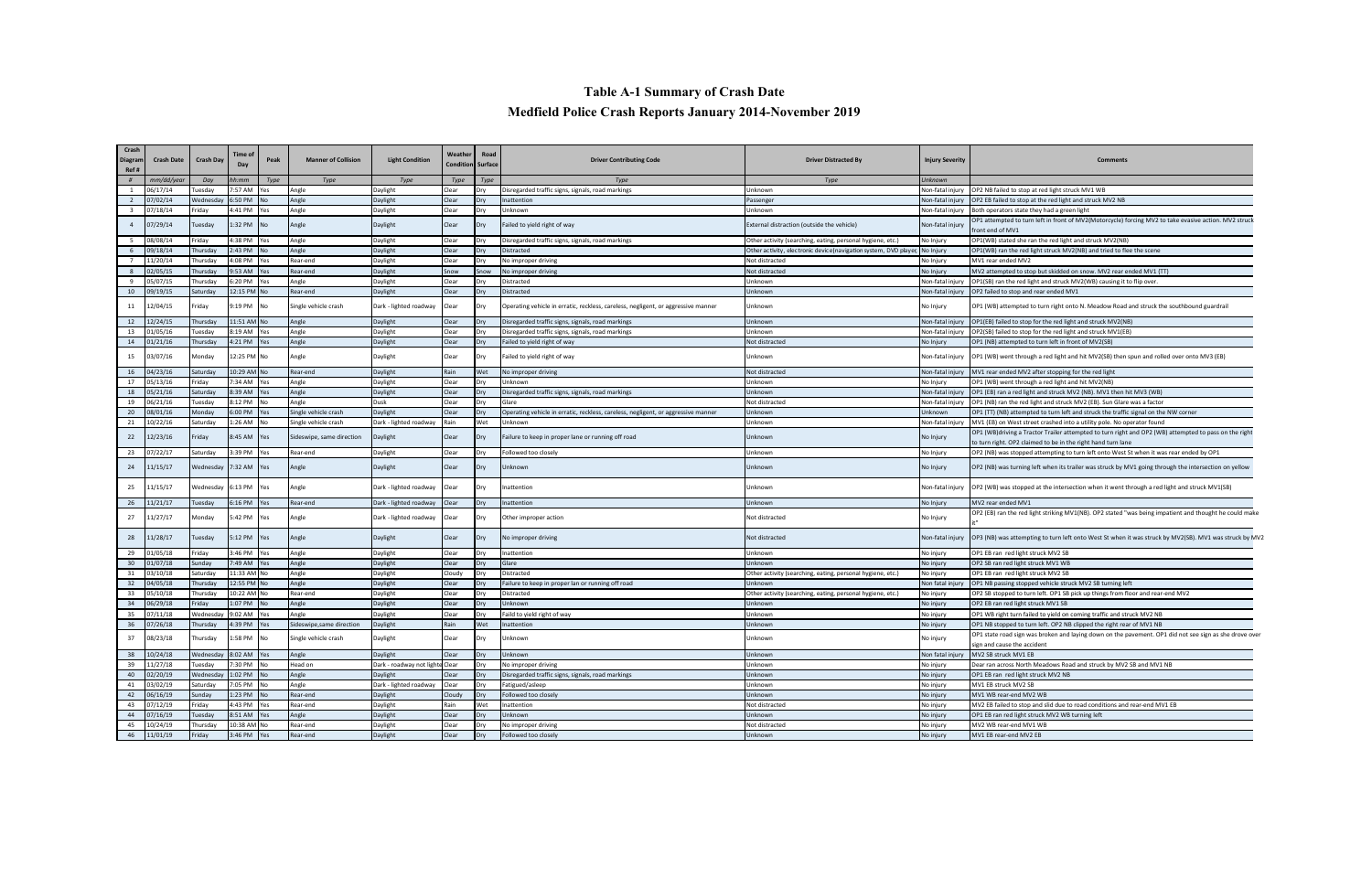### **APPENDIX B**

**Intersection Capacity Analyses 2020 Existing Conditions**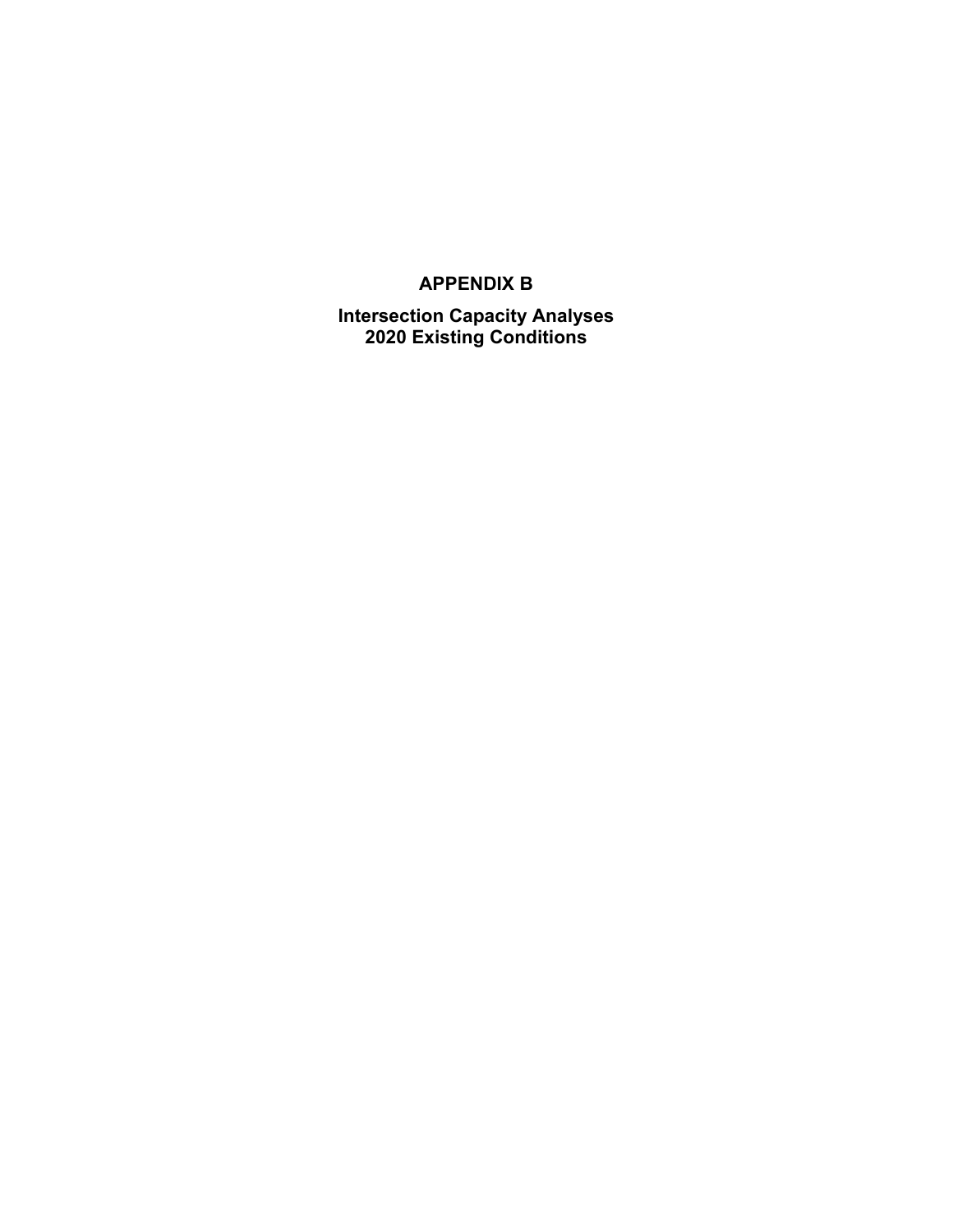# Intersection Capacity Analysis

West Street & North Meadows Road (Rt. 27)  $08/03/2020$ 

|                                         |                |                                             |            |            | $\ddot{\phantom{1}}$   |            | J              |                |            |                |                  |            |
|-----------------------------------------|----------------|---------------------------------------------|------------|------------|------------------------|------------|----------------|----------------|------------|----------------|------------------|------------|
| Lane Group                              | <b>SEL</b>     | <b>SET</b>                                  | <b>SER</b> | <b>NWL</b> | <b>NWT</b>             | <b>NWR</b> | <b>NEL</b>     | <b>NET</b>     | <b>NER</b> | <b>SWL</b>     | <b>SWT</b>       | <b>SWR</b> |
| Lane Configurations                     |                | Ф                                           |            |            | ф                      |            |                | Ф              |            |                | Ф                |            |
| Traffic Volume (vph)                    | 27             | 392                                         | 23         | 24         | 382                    | 102        | 61             | 615            | 46         | 47             | 98               | 14         |
| Future Volume (vph)                     | 27             | 392                                         | 23         | 24         | 382                    | 102        | 61             | 615            | 46         | 47             | 98               | 14         |
| Peak Hour Factor                        | 0.84           | 0.84                                        | 0.84       | 0.91       | 0.91                   | 0.91       | 0.95           | 0.95           | 0.95       | 0.78           | 0.78             | 0.78       |
| Heavy Vehicles (%)                      | 7%             | 3%                                          | 0%         | 0%         | 3%                     | 4%         | 0%             | 1%             | 0%         | 0%             | 4%               | 0%         |
| Shared Lane Traffic (%)                 |                |                                             |            |            |                        |            |                |                |            |                |                  |            |
| Turn Type                               | Perm           | <b>NA</b>                                   |            | Perm       | <b>NA</b>              |            | Perm           | <b>NA</b>      |            | Perm           | <b>NA</b>        |            |
| <b>Protected Phases</b>                 |                | $\overline{4}$                              |            |            | 8                      |            |                | $\overline{2}$ |            |                | $\mathfrak b$    |            |
| <b>Permitted Phases</b>                 | 4              |                                             |            | 8          | 8                      |            | $\overline{2}$ |                |            | 6              |                  |            |
| <b>Detector Phase</b>                   | $\overline{4}$ | $\overline{4}$                              |            | 8          | 8                      |            | $\overline{2}$ | $\overline{2}$ |            | $\overline{6}$ | $\boldsymbol{6}$ |            |
| Switch Phase                            |                |                                             |            |            |                        |            |                |                |            |                |                  |            |
| Minimum Initial (s)                     | 5.0            | 5.0                                         |            | 5.0        | 5.0                    |            | 5.0            | 5.0            |            | 5.0            | 5.0              |            |
| Minimum Split (s)                       | 18.0           | 18.0                                        |            | 18.0       | 18.0                   |            | 16.0           | 16.0           |            | 16.0           | 16.0             |            |
| Total Split (s)                         | 38.0           | 38.0                                        |            | 38.0       | 38.0                   |            | 36.0           | 36.0           |            | 36.0           | 36.0             |            |
| Total Split (%)                         | 51.4%          | 51.4%                                       |            | 51.4%      | 51.4%                  |            | 48.6%          | 48.6%          |            | 48.6%          | 48.6%            |            |
| Yellow Time (s)                         | 4.0            | 4.0                                         |            | 4.0        | 4.0                    |            | 4.0            | 4.0            |            | 4.0            | 4.0              |            |
| All-Red Time (s)                        | 4.0            | 4.0                                         |            | 4.0        | 4.0                    |            | 2.0            | 2.0            |            | 2.0            | 2.0              |            |
| Lost Time Adjust (s)                    |                | 0.0                                         |            |            | 0.0                    |            |                | 0.0            |            |                | 0.0              |            |
| Total Lost Time (s)                     |                | 8.0                                         |            |            | 8.0                    |            |                | 6.0            |            |                | 6.0              |            |
| Lead/Lag                                |                |                                             |            |            |                        |            |                |                |            |                |                  |            |
| Lead-Lag Optimize?                      |                |                                             |            |            |                        |            |                |                |            |                |                  |            |
| <b>Recall Mode</b>                      | Min            | Min                                         |            | Min        | Min                    |            | <b>None</b>    | <b>None</b>    |            | <b>None</b>    | None             |            |
| Act Effct Green (s)                     |                | 23.2                                        |            |            | 23.2                   |            |                | 29.8           |            |                | 29.8             |            |
| Actuated g/C Ratio                      |                | 0.35                                        |            |            | 0.35                   |            |                | 0.44           |            |                | 0.44             |            |
| v/c Ratio                               |                | 0.79                                        |            |            | 0.82                   |            |                | 0.90           |            |                | 0.34             |            |
| <b>Control Delay</b>                    |                | 28.8                                        |            |            | 29.6                   |            |                | 35.0           |            |                | 15.2             |            |
| Queue Delay                             |                | 0.0                                         |            |            | 0.0                    |            |                | 0.0            |            |                | 0.0              |            |
| <b>Total Delay</b>                      |                | 28.8                                        |            |            | 29.6                   |            |                | 35.0           |            |                | 15.2             |            |
| LOS                                     |                | $\mathsf C$                                 |            |            | C                      |            |                | D              |            |                | B                |            |
| Approach Delay                          |                | 28.8                                        |            |            | 29.6                   |            |                | 35.0           |            |                | 15.2             |            |
| Approach LOS                            |                | $\mathsf C$                                 |            |            | C                      |            |                | D              |            |                | B                |            |
| <b>Intersection Summary</b>             |                |                                             |            |            |                        |            |                |                |            |                |                  |            |
| Cycle Length: 74                        |                |                                             |            |            |                        |            |                |                |            |                |                  |            |
| Actuated Cycle Length: 67.1             |                |                                             |            |            |                        |            |                |                |            |                |                  |            |
| Natural Cycle: 65                       |                |                                             |            |            |                        |            |                |                |            |                |                  |            |
| Control Type: Actuated-Uncoordinated    |                |                                             |            |            |                        |            |                |                |            |                |                  |            |
| Maximum v/c Ratio: 0.90                 |                |                                             |            |            |                        |            |                |                |            |                |                  |            |
| Intersection Signal Delay: 30.0         |                |                                             |            |            | Intersection LOS: C    |            |                |                |            |                |                  |            |
| Intersection Capacity Utilization 86.1% |                |                                             |            |            | ICU Level of Service E |            |                |                |            |                |                  |            |
| Analysis Period (min) 15                |                |                                             |            |            |                        |            |                |                |            |                |                  |            |
| Splits and Phases:                      |                | 3: West Street & North Meadows Road (Rt 27) |            |            |                        |            |                |                |            |                |                  |            |
| ØD.                                     |                |                                             |            |            |                        |            |                |                |            |                |                  |            |

| <br>æm<br>øΖ                | - 04 |
|-----------------------------|------|
| 36 s                        |      |
| $\overline{\phantom{0}}$ 06 | Ø8   |
| 36 <sub>s</sub>             |      |
|                             |      |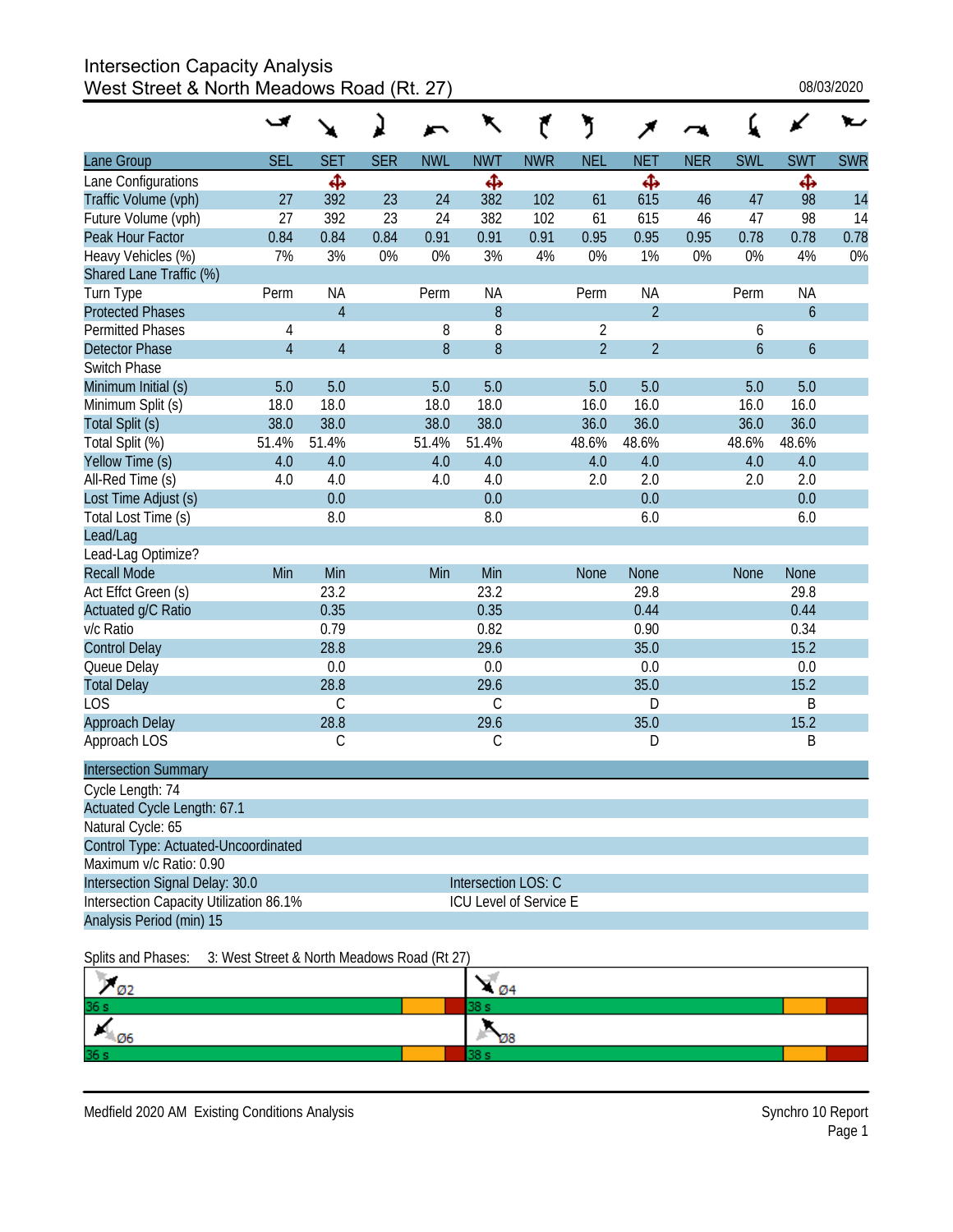# Intersection Capacity Analysis

West Street & North Meadows Road (Rt. 27) 08/03/2020

|                                         |                |                                             | ג          |            | $\mathbf{K}$           |            | ን              |                |            |             |                  |            |
|-----------------------------------------|----------------|---------------------------------------------|------------|------------|------------------------|------------|----------------|----------------|------------|-------------|------------------|------------|
| Lane Group                              | <b>SEL</b>     | <b>SET</b>                                  | <b>SER</b> | <b>NWL</b> | <b>NWT</b>             | <b>NWR</b> | <b>NEL</b>     | <b>NET</b>     | <b>NER</b> | <b>SWL</b>  | <b>SWT</b>       | <b>SWR</b> |
| Lane Configurations                     |                | Ф                                           |            |            | Ф                      |            |                | Ф              |            |             | Ф                |            |
| Traffic Volume (vph)                    | 21             | 331                                         | 42         | 29         | 307                    | 80         | 28             | 127            | 54         | 100         | 606              | 29         |
| Future Volume (vph)                     | 21             | 331                                         | 42         | 29         | 307                    | 80         | 28             | 127            | 54         | 100         | 606              | 29         |
| Peak Hour Factor                        | 0.84           | 0.84                                        | 0.84       | 0.85       | 0.85                   | 0.85       | 0.89           | 0.89           | 0.89       | 0.95        | 0.95             | 0.95       |
| Heavy Vehicles (%)                      | 5%             | 1%                                          | 0%         | 3%         | 1%                     | 0%         | 0%             | 1%             | 3%         | 1%          | 1%               | 0%         |
| Shared Lane Traffic (%)                 |                |                                             |            |            |                        |            |                |                |            |             |                  |            |
| Turn Type                               | Perm           | <b>NA</b>                                   |            | Perm       | <b>NA</b>              |            | Perm           | NA             |            | Perm        | <b>NA</b>        |            |
| <b>Protected Phases</b>                 |                | $\overline{4}$                              |            |            | 8                      |            |                | $\overline{2}$ |            |             | 6                |            |
| <b>Permitted Phases</b>                 | 4              |                                             |            | 8          | 8                      |            | $\overline{2}$ |                |            | 6           |                  |            |
| <b>Detector Phase</b>                   | $\overline{4}$ | $\overline{4}$                              |            | 8          | $\boldsymbol{8}$       |            | $\overline{2}$ | $\overline{2}$ |            | 6           | $\boldsymbol{6}$ |            |
| Switch Phase                            |                |                                             |            |            |                        |            |                |                |            |             |                  |            |
| Minimum Initial (s)                     | 5.0            | 5.0                                         |            | 5.0        | 5.0                    |            | 5.0            | 5.0            |            | 5.0         | 5.0              |            |
| Minimum Split (s)                       | 18.0           | 18.0                                        |            | 18.0       | 18.0                   |            | 16.0           | 16.0           |            | 16.0        | 16.0             |            |
| Total Split (s)                         | 38.0           | 38.0                                        |            | 38.0       | 38.0                   |            | 36.0           | 36.0           |            | 36.0        | 36.0             |            |
| Total Split (%)                         | 51.4%          | 51.4%                                       |            | 51.4%      | 51.4%                  |            | 48.6%          | 48.6%          |            | 48.6%       | 48.6%            |            |
| Yellow Time (s)                         | 4.0            | 4.0                                         |            | 4.0        | 4.0                    |            | 4.0            | 4.0            |            | 4.0         | 4.0              |            |
| All-Red Time (s)                        | 4.0            | 4.0                                         |            | 4.0        | 4.0                    |            | 2.0            | 2.0            |            | 2.0         | 2.0              |            |
| Lost Time Adjust (s)                    |                | 0.0                                         |            |            | 0.0                    |            |                | 0.0            |            |             | 0.0              |            |
| Total Lost Time (s)                     |                | 8.0                                         |            |            | 8.0                    |            |                | 6.0            |            |             | 6.0              |            |
| Lead/Lag                                |                |                                             |            |            |                        |            |                |                |            |             |                  |            |
| Lead-Lag Optimize?                      |                |                                             |            |            |                        |            |                |                |            |             |                  |            |
| <b>Recall Mode</b>                      | Min            | Min                                         |            | Min        | Min                    |            | <b>None</b>    | <b>None</b>    |            | <b>None</b> | <b>None</b>      |            |
| Act Effct Green (s)                     |                | 20.7                                        |            |            | 20.7                   |            |                | 30.3           |            |             | 30.3             |            |
| Actuated g/C Ratio                      |                | 0.32                                        |            |            | 0.32                   |            |                | 0.47           |            |             | 0.47             |            |
| v/c Ratio                               |                | 0.73                                        |            |            | 0.78                   |            |                | 0.29           |            |             | 0.91             |            |
| <b>Control Delay</b>                    |                | 26.3                                        |            |            | 28.6                   |            |                | 12.0           |            |             | 35.9             |            |
| Queue Delay                             |                | 0.0                                         |            |            | 0.0                    |            |                | 0.0            |            |             | 0.0              |            |
| <b>Total Delay</b>                      |                | 26.3                                        |            |            | 28.6                   |            |                | 12.0           |            |             | 35.9             |            |
| LOS                                     |                | $\mathsf C$                                 |            |            | $\mathcal{C}$          |            |                | B              |            |             | D                |            |
| Approach Delay                          |                | 26.3                                        |            |            | 28.6                   |            |                | 12.0           |            |             | 35.9             |            |
| Approach LOS                            |                | $\mathsf C$                                 |            |            | C                      |            |                | B              |            |             | D                |            |
| <b>Intersection Summary</b>             |                |                                             |            |            |                        |            |                |                |            |             |                  |            |
| Cycle Length: 74                        |                |                                             |            |            |                        |            |                |                |            |             |                  |            |
| Actuated Cycle Length: 65.1             |                |                                             |            |            |                        |            |                |                |            |             |                  |            |
| Natural Cycle: 65                       |                |                                             |            |            |                        |            |                |                |            |             |                  |            |
| Control Type: Actuated-Uncoordinated    |                |                                             |            |            |                        |            |                |                |            |             |                  |            |
| Maximum v/c Ratio: 0.91                 |                |                                             |            |            |                        |            |                |                |            |             |                  |            |
| Intersection Signal Delay: 29.0         |                |                                             |            |            | Intersection LOS: C    |            |                |                |            |             |                  |            |
| Intersection Capacity Utilization 95.1% |                |                                             |            |            | ICU Level of Service F |            |                |                |            |             |                  |            |
| Analysis Period (min) 15                |                |                                             |            |            |                        |            |                |                |            |             |                  |            |
| Splits and Phases:                      |                | 3: West Street & North Meadows Road (Rt 27) |            |            |                        |            |                |                |            |             |                  |            |
| $\mathcal{Q}_2$                         |                |                                             |            |            | $\mathbb{Z}_{94}$      |            |                |                |            |             |                  |            |

| $\cdots$<br>øΖ  | - 04 |  |  |  |  |  |
|-----------------|------|--|--|--|--|--|
| 36 <sub>s</sub> |      |  |  |  |  |  |
| -06             | Ø8   |  |  |  |  |  |
| 36 <sub>s</sub> |      |  |  |  |  |  |
|                 |      |  |  |  |  |  |

Medfield 2020 PM Existing Conditions Analysis Synchro 10 Report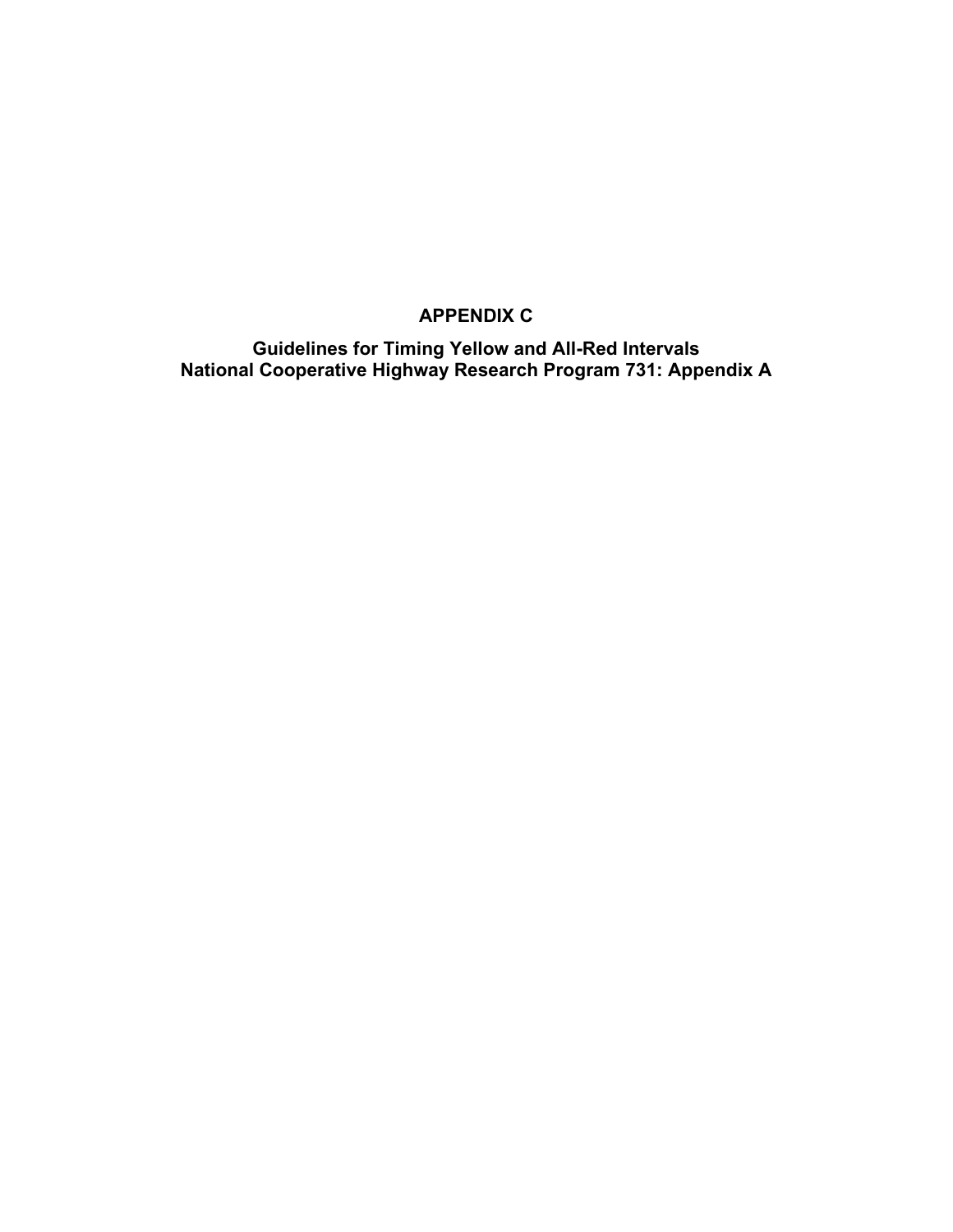# Appendix A

# Guidelines for Timing Yellow and All-Red Intervals at Signalized Intersections

#### **BACKGROUND**

The yellow change interval is the period of time following the green signal indication during which a yellow signal indication is displayed. The red clearance interval is the period of time that follows the yellow signal indication during which a red signal indication is displayed to all conflicting movements at an intersection. The yellow change interval and red clearance interval are collectively referred to as the change interval.

The purpose of the yellow change interval is to warn drivers of an impending change in the right-ofway assignment. The purpose of the red clearance interval is to provide additional time as a safety factor for a driver that legally entered the intersection at the very last instant of the yellow change interval to avoid conflict with traffic releasing from an adjacent opposing intersection approach.

#### **CHANGE INTERVAL CALCULATION**

The yellow change and red clearance intervals are calculated using the equations and associated parameters as presented in the following sections.

#### *Yellow Change Interval*

The yellow change interval (Y) is calculated using Equation A:

$$
Y = t + \frac{1.47V}{2a + 64.4g}
$$
 Equation A

Where:

- t = PRT (s); *set at 1.0 seconds*
- a = deceleration rate (ft/s<sup>2</sup>); *set at 10 ft/s*<sup>2</sup>
	- $V = 85$ th percentile approach speed (mph)
	- g = approach grade (percent divided by 100, negative for downgrade)

The value recommended for PRT (t) is 1.0 second and for deceleration rate (a) is 10 ft/s<sup>2</sup>. The value for the approach speed (V) is recommended as the 85th percentile speed determined under free-flow conditions. If the 85th percentile approach speed is available, then the yellow change interval is calculated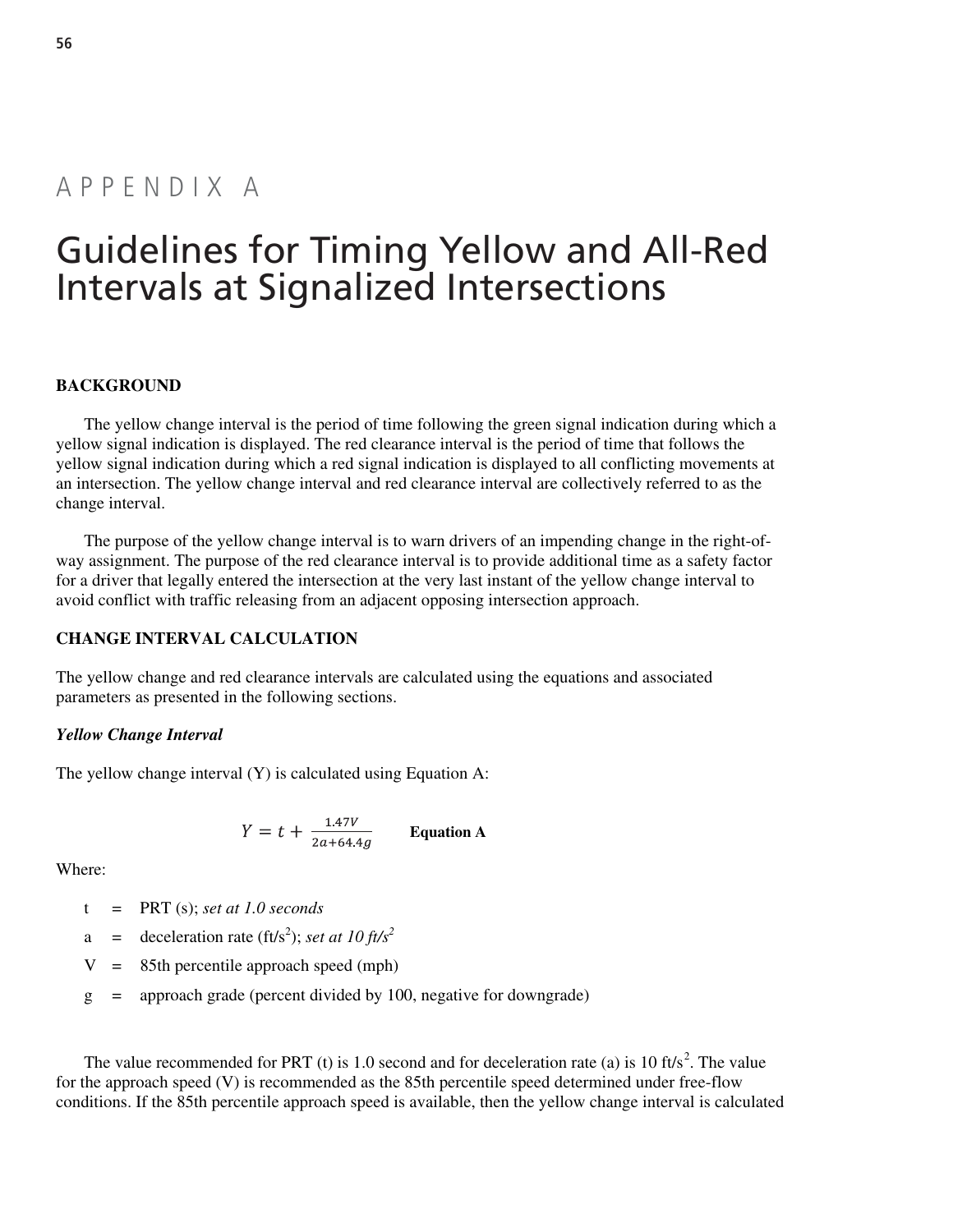directly from Equation A. Since the 85th percentile speed is typically not available, it can be assumed as the posted speed limit plus 7 mph, except for left-turn movements (as explained). Table A provides yellow change intervals for through movements based on typical roadway and driver conditions assuming the posted speed limit plus 7 mph for grades in the range of  $\pm 4$  percent.

| <b>Posted Speed</b> |     | Grade $(\% )$ |     |     |     |  |  |  |  |  |  |  |
|---------------------|-----|---------------|-----|-----|-----|--|--|--|--|--|--|--|
| Limit $(mph)*$      | -4  | -2            |     |     |     |  |  |  |  |  |  |  |
| 25                  | 3.7 | 3.5           | 3.4 | 3.2 | 3.1 |  |  |  |  |  |  |  |
| 30                  | 4.1 | 3.9           | 3.7 | 3.6 | 3.4 |  |  |  |  |  |  |  |
| 35                  | 4.5 | 4.3           | 4.1 | 3.9 | 3.7 |  |  |  |  |  |  |  |
| 40                  | 5.0 | 4.7           | 4.5 | 4.2 | 4.1 |  |  |  |  |  |  |  |
| 45                  | 5.4 | 5.1           | 4.8 | 4.6 | 4.4 |  |  |  |  |  |  |  |
| 50                  | 5.8 | 5.5           | 5.2 | 4.9 | 4.1 |  |  |  |  |  |  |  |
| 55                  | 6.2 | 5.9           | 5.6 | 5.3 | 5.0 |  |  |  |  |  |  |  |

**Table A. Yellow Change Interval (seconds) by Approach Speed Limit and Grade** 

\*Yellow change intervals calculated using 85th percentile approach speed estimation of posted speed limit +7 mph

#### *Red Clearance Interval*

The red clearance interval (R) is calculated using Equation B:

$$
R = \frac{W + L}{1.47V} - 1
$$
 Equation B

Where:

 $W =$  intersection width measured from the back/upstream edge of the approaching movement stop line to the far side of the intersection as defined by the extension of the curb

line or outside edge of the farthest travel lane (ft)

- L = length of vehicle (ft); *set at 20 feet*
- $V = 85$ th percentile approach speed (mph)

The width of the intersection (W) should be measured from the back/upstream edge of the stop line to the far-side intersection limit as determined by the extension of the curb line or outside edge of the farthest travel lane. A pedestrian crossing equipped with pedestrian signals on a receiving lane should not be considered unless the nearest crossing line is 40 feet or more from the extension of the farthest edge of the farthest conflicting traffic lane. If this condition exists, the intersection width should be measured from the back/upstream edge of the approaching movement stop line to the nearest pedestrian crossing line. The length of the vehicle (L) should be assumed as 20 feet. The same approach speed value used to calculate the yellow change interval should be used to calculate the red clearance interval, except for leftturn movements (as explained). The reduction of 1 second is to account for the start-up delay typically incurred by a driver stopped on a conflicting approach to react to a green signal indication and proceed forward.

The following provisions apply for specifying the duration of a calculated red clearance interval:

• If the calculated red clearance interval is less than or equal to 1.0 seconds, then the minimum implemented duration should be 1.0 seconds.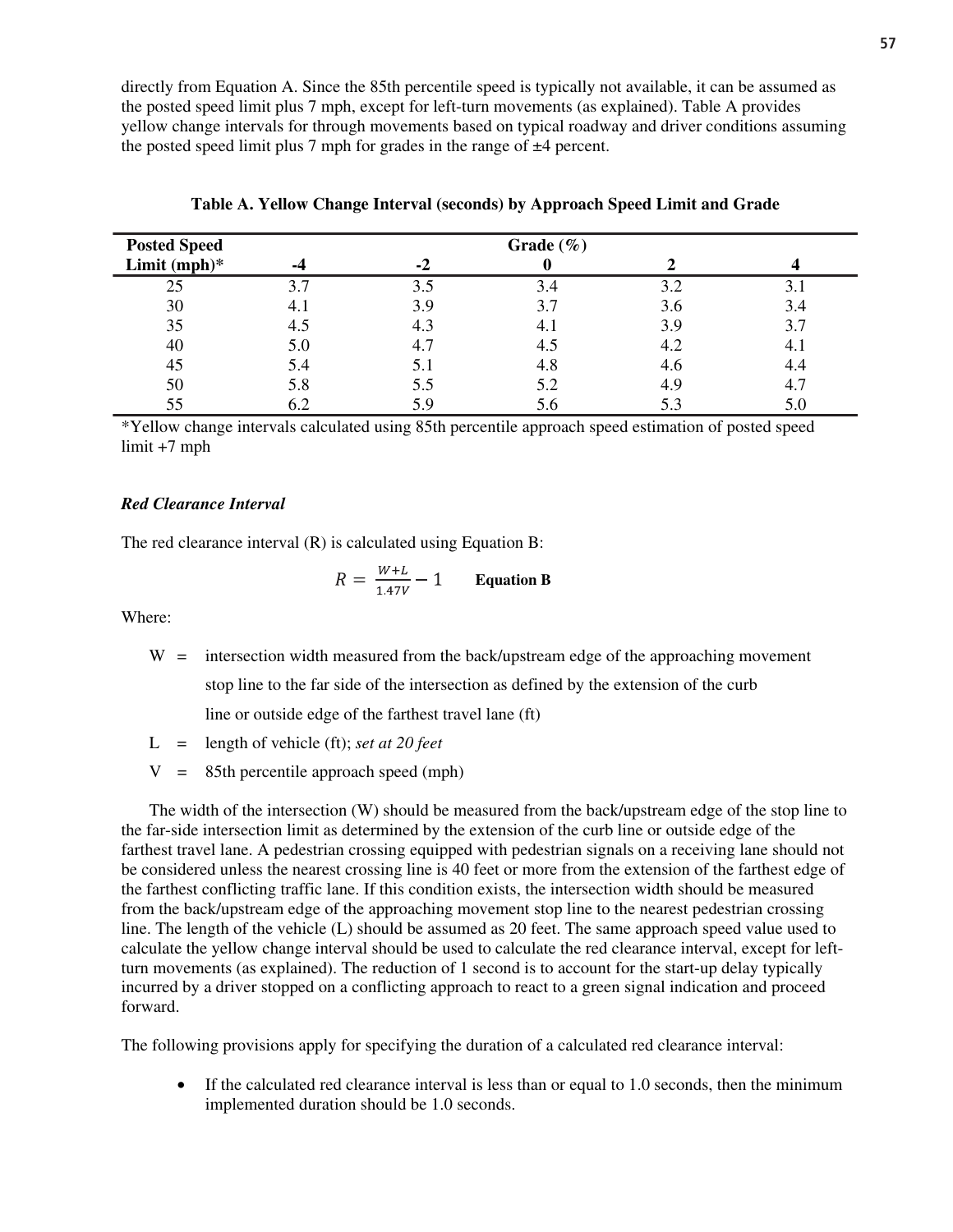• If the calculated red clearance interval is greater than 1.0 seconds, then the implemented duration should be as calculated.

#### *For Left-Turn Movements*

Yellow change and red clearance intervals for left-turn movements should be calculated using Equations A and B with the following modified parameters:

#### Yellow Change Interval

V = approach speed (mph); *should be set at the approach speed limit minus 5 mph*

#### Red Clearance Interval

- W = length of the approaching vehicle turning path measured from the back/upstream edge of the approaching movement stop line to the far side of the intersection as defined by the extension of the curb line or outside edge of the farthest travel lane  $(ft)^*$
- V = approach speed (mph); *should be set at 20 mph regardless of the approach speed limit*

\*A pedestrian crossing equipped with pedestrian signals on a receiving lane should not be considered unless the nearest crossing line is 40 feet or more from the extension of the farthest edge of the farthest conflicting traffic lane. If this condition exists, the intersection width should be measured from the back/upstream edge of the approaching movement stop line to the nearest pedestrian crossing line.

When calculating yellow change and red clearance intervals for left-turning vehicles, signal phasing should be considered as follows:

- For protected-only left-turn movements, the yellow and red intervals shall be calculated for each approach and implemented as calculated. The intervals do not have to be the same duration for opposing approaches.
- For permissive-only left-turn movements, the yellow and red intervals shall be calculated for opposing approaches, including the through movements. The implemented intervals shall be the longest of the calculated values (left, through, or combination). The intervals shall be the same duration for the left-turn and through movements on opposing approaches to ensure that termination is concurrent.
- For protected/permissive left-turn movements, the yellow and red intervals shall be calculated and implemented as described above for the respective protected and permissive portions of the phase.

### **OTHER CONSIDERATIONS**

#### **Grade Measurement**

If a measurement of approach grade is required, as a general rule, it should be taken at the distance corresponding to the upper boundary of the dilemma zone (i.e., approximately 5.0 seconds upstream of the stop line) based on the approach speed limit plus 7 mph.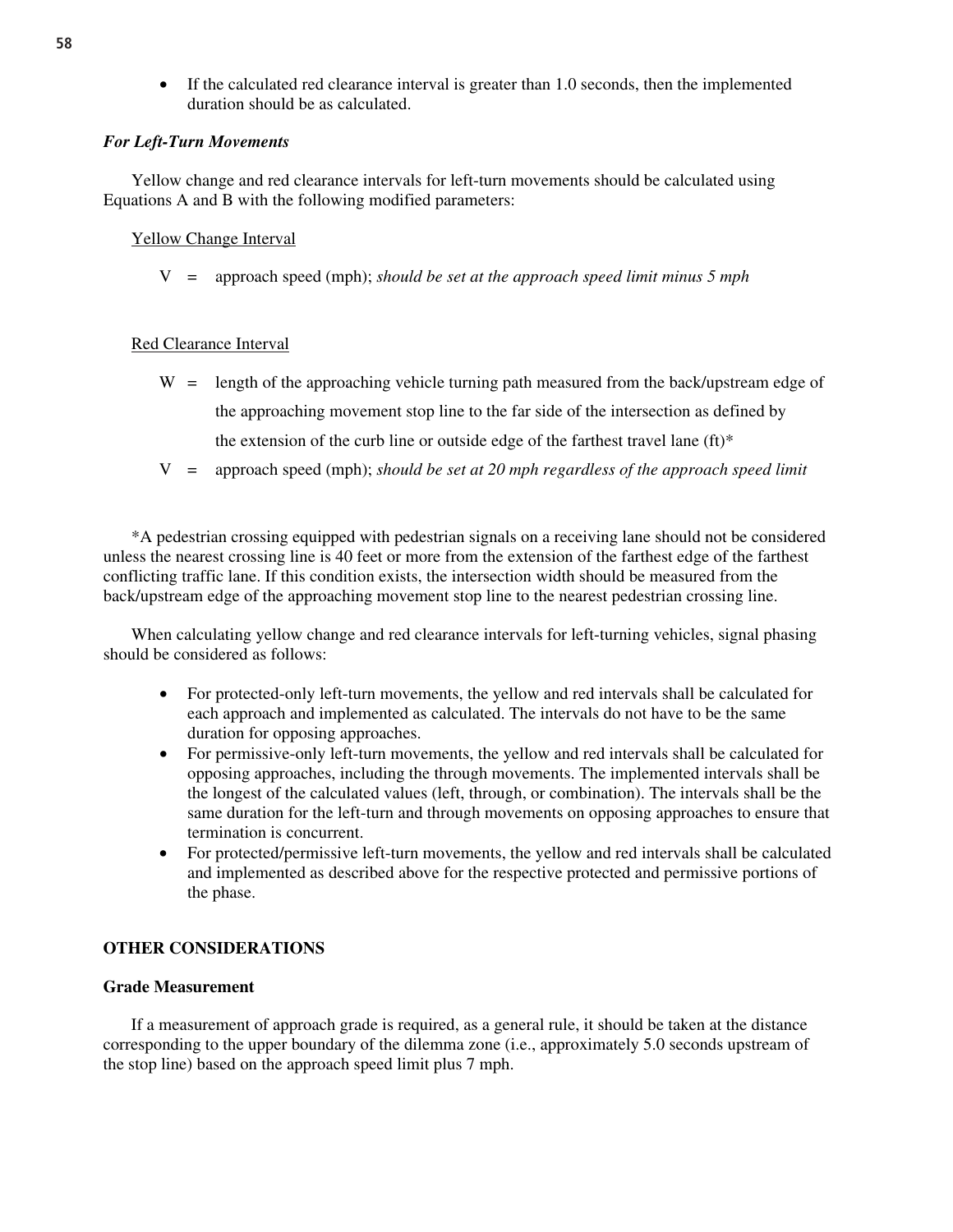#### **Unusual Conditions**

While the guidelines are based on typical roadway and driver conditions, there may be instances when exceptions are necessary to accommodate unusual conditions. Under these circumstances, the engineer or practitioner may exercise "engineering judgment" to determine that the conditions warrant the use of other calculation or implementation practices than those presented in the guideline. However, under typical roadway and driver conditions, drivers should expect that the duration of the yellow change and red clearance intervals will be calculated according to the recommended kinematic equation and its associated recommended values.

#### **Rounding**

Modern digital traffic signal controllers are capable of programming values to one-tenth of a second (0.1 s) for any interval; therefore, the timings for the yellow change and red clearance intervals can be calculated in tenths of a second. Using Equations A and B to calculate the yellow change and red clearance interval durations, the resulting values should be rounded to the nearest 0.1 seconds. Values ending in 0.01 to 0.04 should be rounded down to the nearest tenth of a second whereas values ending in 0.05 to 0.09 should be rounded up to the nearest tenth of a second.

If an existing agency policy rounds change interval values to the nearest half-second (0.5 s), then the following methodology is suggested:

- Values ending in 0.0 to 0.1 should be rounded down to the nearest whole number;
- Values ending in 0.2, 0.3, and 0.4 should be rounded up to the half-second;
- Values ending in 0.6 should rounded down to the half-second; and,
- Values ending in 0.7, 0.8, and 0.9 should be rounded up to the nearest whole number.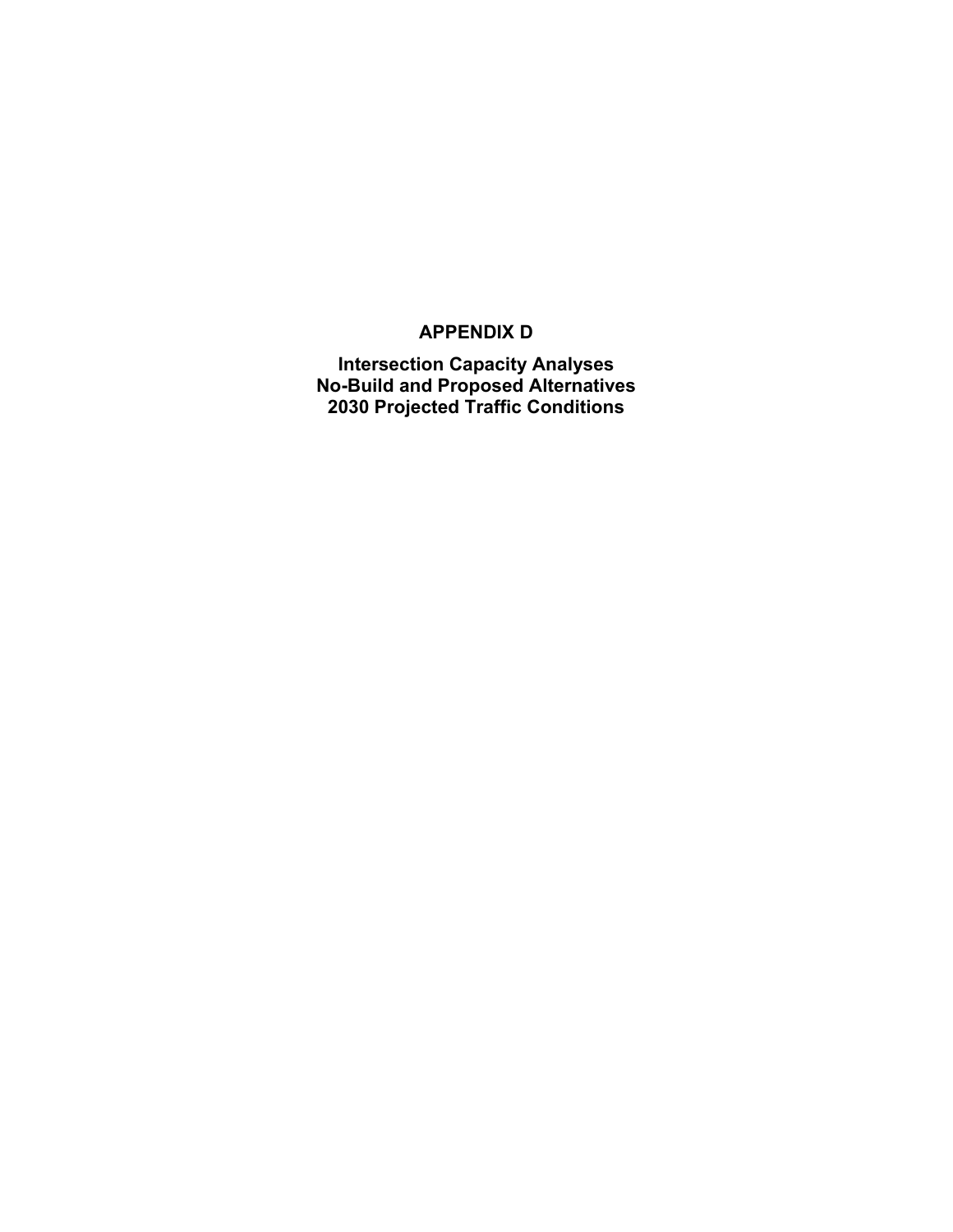### Intersection Capacity Analysis: 2030 AM No-Build (with Signal Retiming) West Street & North Meadows Road (Rt. 27) 3 08/02/2020

|                                         |            |                |            |            | ↖                             |            | ን              |                |            |                  |            |            |
|-----------------------------------------|------------|----------------|------------|------------|-------------------------------|------------|----------------|----------------|------------|------------------|------------|------------|
| Lane Group                              | <b>SEL</b> | <b>SET</b>     | <b>SER</b> | <b>NWL</b> | <b>NWT</b>                    | <b>NWR</b> | <b>NEL</b>     | <b>NET</b>     | <b>NER</b> | <b>SWL</b>       | <b>SWT</b> | <b>SWR</b> |
| Lane Configurations                     |            | Ф              |            |            | Ф                             |            |                | Ф              |            |                  | Ф          |            |
| Traffic Volume (vph)                    | 27         | 392            | 23         | 24         | 382                           | 102        | 61             | 615            | 46         | 47               | 98         | 14         |
| Future Volume (vph)                     | 27         | 392            | 23         | 24         | 382                           | 102        | 61             | 615            | 46         | 47               | 98         | 14         |
| Peak Hour Factor                        | 0.84       | 0.84           | 0.84       | 0.91       | 0.91                          | 0.91       | 0.95           | 0.95           | 0.95       | 0.78             | 0.78       | 0.78       |
| Growth Factor                           | 106%       | 106%           | 106%       | 106%       | 106%                          | 106%       | 106%           | 106%           | 106%       | 106%             | 106%       | 106%       |
| Heavy Vehicles (%)                      | 7%         | 3%             | 0%         | 0%         | 3%                            | 4%         | 0%             | 1%             | 0%         | 0%               | 4%         | 0%         |
| Shared Lane Traffic (%)                 |            |                |            |            |                               |            |                |                |            |                  |            |            |
| <b>Turn Type</b>                        | Perm       | <b>NA</b>      |            | Perm       | <b>NA</b>                     |            | Perm           | <b>NA</b>      |            | Perm             | <b>NA</b>  |            |
| <b>Protected Phases</b>                 |            | 4              |            |            | 8                             |            |                | $\overline{2}$ |            |                  | 6          |            |
| <b>Permitted Phases</b>                 | 4          |                |            | 8          | 8                             |            | $\overline{2}$ |                |            | $\boldsymbol{6}$ |            |            |
| Detector Phase                          | 4          | 4              |            | 8          | 8                             |            | $\overline{2}$ | $\overline{2}$ |            | 6                | 6          |            |
| <b>Switch Phase</b>                     |            |                |            |            |                               |            |                |                |            |                  |            |            |
| Minimum Initial (s)                     | 5.0        | 5.0            |            | 5.0        | 5.0                           |            | 5.0            | 5.0            |            | 5.0              | 5.0        |            |
| Minimum Split (s)                       | 18.0       | 18.0           |            | 18.0       | 18.0                          |            | 16.0           | 16.0           |            | 16.0             | 16.0       |            |
| Total Split (s)                         | 36.0       | 36.0           |            | 36.0       | 36.0                          |            | 36.0           | 36.0           |            | 36.0             | 36.0       |            |
| Total Split (%)                         | 50.0%      | 50.0%          |            | 50.0%      | 50.0%                         |            | 50.0%          | 50.0%          |            | 50.0%            | 50.0%      |            |
| Maximum Green (s)                       | 28.5       | 28.5           |            | 28.5       | 28.5                          |            | 29.5           | 29.5           |            | 29.5             | 29.5       |            |
| Yellow Time (s)                         | 5.0        | 5.0            |            | 5.0        | 5.0                           |            | 4.0            | 4.0            |            | 4.0              | 4.0        |            |
| All-Red Time (s)                        | 2.5        | 2.5            |            | 2.5        | 2.5                           |            | 2.5            | 2.5            |            | 2.5              | 2.5        |            |
| Lost Time Adjust (s)                    |            | 0.0            |            |            | 0.0                           |            |                | 0.0            |            |                  | 0.0        |            |
| Total Lost Time (s)                     |            | 7.5            |            |            | 7.5                           |            |                | 6.5            |            |                  | 6.5        |            |
| Lead/Lag                                |            |                |            |            |                               |            |                |                |            |                  |            |            |
| Lead-Lag Optimize?                      |            |                |            |            |                               |            |                |                |            |                  |            |            |
| Vehicle Extension (s)                   | 3.0        | 3.0            |            | 3.0        | 3.0                           |            | 3.0            | 3.0            |            | 3.0              | 3.0        |            |
| Recall Mode                             | Min        | Min            |            | Min        | Min                           |            | None           | None           |            | None             | None       |            |
| Act Effct Green (s)                     |            | 23.8           |            |            | 23.8                          |            |                | 29.7           |            |                  | 29.7       |            |
| Actuated g/C Ratio                      |            | 0.35           |            |            | 0.35                          |            |                | 0.44           |            |                  | 0.44       |            |
| v/c Ratio                               |            | 0.82           |            |            | 0.85                          |            |                | 0.96           |            |                  | 0.39       |            |
| Control Delay                           |            | 31.0           |            |            | 32.4                          |            |                | 46.0           |            |                  | 16.2       |            |
| Queue Delay                             |            | 0.0            |            |            | 0.0                           |            |                | 0.0            |            |                  | $0.0\,$    |            |
| <b>Total Delay</b>                      |            | 31.0           |            |            | 32.4                          |            |                | 46.0           |            |                  | 16.2       |            |
| <b>LOS</b>                              |            | $\overline{C}$ |            |            | $\overline{C}$                |            |                | D              |            |                  | $\sf B$    |            |
| Approach Delay                          |            | 31.0           |            |            | 32.4                          |            |                | 46.0           |            |                  | 16.2       |            |
| <b>Approach LOS</b>                     |            | $\mathcal{C}$  |            |            | $\mathsf C$                   |            |                | D              |            |                  | $\sf B$    |            |
| <b>Intersection Summary</b>             |            |                |            |            |                               |            |                |                |            |                  |            |            |
| Cycle Length: 72                        |            |                |            |            |                               |            |                |                |            |                  |            |            |
| Actuated Cycle Length: 67.6             |            |                |            |            |                               |            |                |                |            |                  |            |            |
| Natural Cycle: 80                       |            |                |            |            |                               |            |                |                |            |                  |            |            |
| Control Type: Actuated-Uncoordinated    |            |                |            |            |                               |            |                |                |            |                  |            |            |
| Maximum v/c Ratio: 0.96                 |            |                |            |            |                               |            |                |                |            |                  |            |            |
| Intersection Signal Delay: 35.5         |            |                |            |            | Intersection LOS: D           |            |                |                |            |                  |            |            |
| Intersection Capacity Utilization 90.6% |            |                |            |            | <b>ICU Level of Service E</b> |            |                |                |            |                  |            |            |
| Analysis Period (min) 15                |            |                |            |            |                               |            |                |                |            |                  |            |            |

| <b>ARM</b><br>øΖ            | - Ø4 |  |
|-----------------------------|------|--|
| 36 <sub>s</sub>             | - -  |  |
| $\overline{\phantom{a}}$ 06 | Øε   |  |
| 36 <sub>s</sub>             |      |  |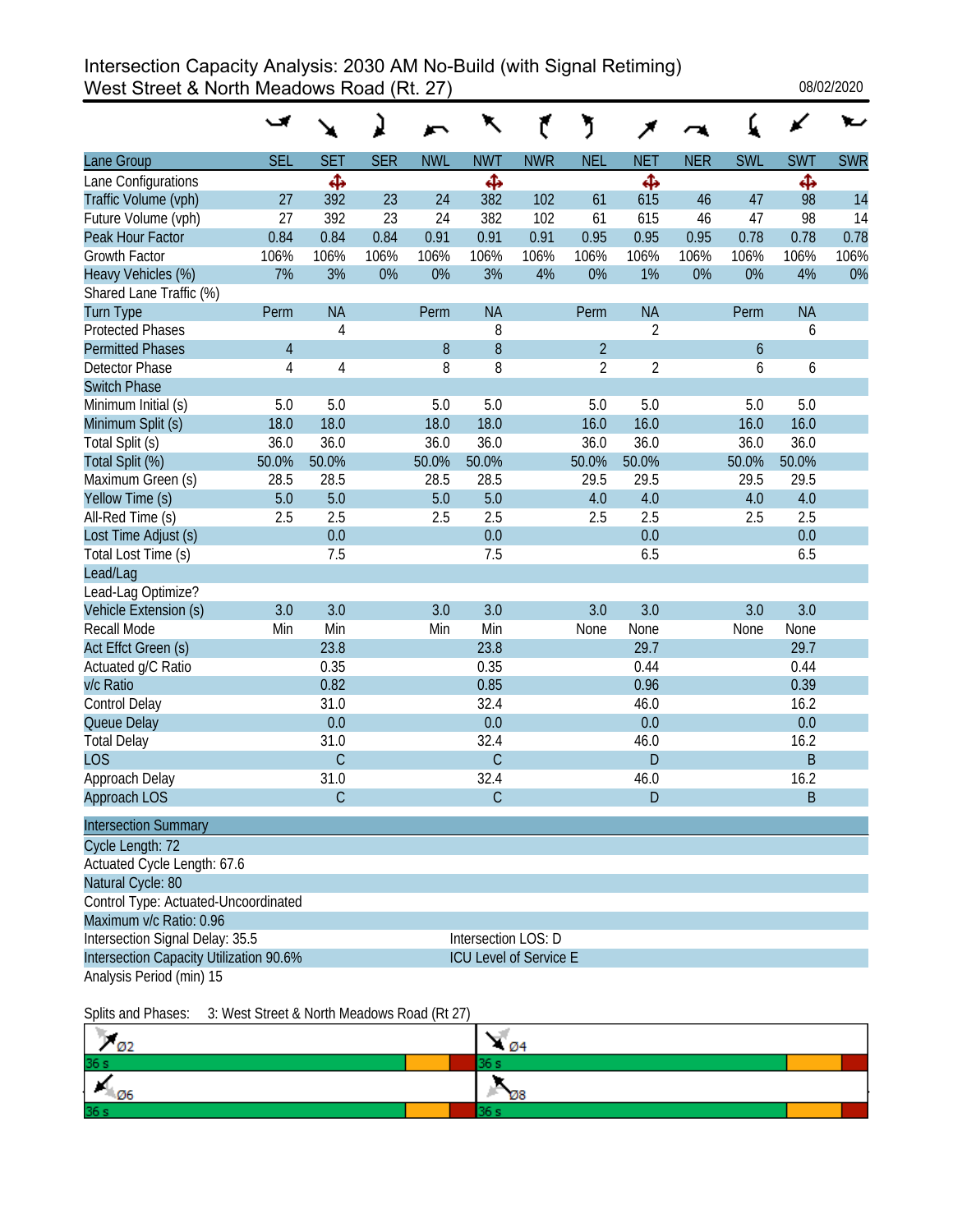# Intersection Capacity Analysis

West Street & North Meadows Road (Rt. 27)  $08/02/2020$ 

|                             |                |                |            |              |            |                  | J           |                |                |              |               |             |
|-----------------------------|----------------|----------------|------------|--------------|------------|------------------|-------------|----------------|----------------|--------------|---------------|-------------|
| Lane Group                  | <b>SEL</b>     | <b>SET</b>     | <b>SER</b> | <b>NWL</b>   | <b>NWT</b> | <b>NWR</b>       | <b>NEL</b>  | <b>NET</b>     | <b>NER</b>     | <b>SWL</b>   | <b>SWT</b>    | <b>SWR</b>  |
| Lane Configurations         | ۳              | Ъ              |            | ۲            | Ъ          |                  | ۲           | ħ              |                | ۲            | Ъ             |             |
| Traffic Volume (vph)        | 27             | 392            | 23         | 24           | 382        | 102              | 61          | 615            | 46             | 47           | 98            | 14          |
| Future Volume (vph)         | 27             | 392            | 23         | 24           | 382        | 102              | 61          | 615            | 46             | 47           | 98            | 14          |
| Ideal Flow (vphpl)          | 1900           | 1900           | 1900       | 1900         | 1900       | 1900             | 1900        | 1900           | 1900           | 1900         | 1900          | 1900        |
| Lane Width (ft)             | 12             | 12             | 12         | 12           | 12         | 12               | 11          | 12             | 12             | 11           | 12            | 12          |
| Storage Length (ft)         | 100            |                | $\theta$   | 100          |            | $\theta$         | 100         |                | $\overline{0}$ | 100          |               | $\theta$    |
| Storage Lanes               | 1              |                | 0          | $\mathbf{1}$ |            | $\boldsymbol{0}$ | 1           |                | $\mathbf 0$    | 1            |               | $\mathbf 0$ |
| Taper Length (ft)           | 25             |                |            | 25           |            |                  | 25          |                |                | 25           |               |             |
| Right Turn on Red           |                |                | Yes        |              |            | Yes              |             |                | Yes            |              |               | Yes         |
| Link Speed (mph)            |                | 40             |            |              | 40         |                  |             | 35             |                |              | 35            |             |
| Link Distance (ft)          |                | 1106           |            |              | 855        |                  |             | 1207           |                |              | 921           |             |
| Travel Time (s)             |                | 18.9           |            |              | 14.6       |                  |             | 23.5           |                |              | 17.9          |             |
| Peak Hour Factor            | 0.84           | 0.84           | 0.84       | 0.91         | 0.91       | 0.91             | 0.95        | 0.95           | 0.95           | 0.78         | 0.78          | 0.78        |
| <b>Growth Factor</b>        | 106%           | 106%           | 106%       | 106%         | 106%       | 106%             | 106%        | 106%           | 106%           | 106%         | 106%          | 106%        |
| Heavy Vehicles (%)          | 7%             | 3%             | 0%         | 0%           | 3%         | 4%               | 0%          | 1%             | 0%             | 0%           | 4%            | 0%          |
| Shared Lane Traffic (%)     |                |                |            |              |            |                  |             |                |                |              |               |             |
| Turn Type                   | Prot           | <b>NA</b>      |            | Prot         | <b>NA</b>  |                  | Prot        | <b>NA</b>      |                | Prot         | <b>NA</b>     |             |
| <b>Protected Phases</b>     | $\overline{7}$ | $\overline{4}$ |            | 3            | 8          |                  | 5           | $\overline{2}$ |                | $\mathbf{1}$ | $\mathfrak b$ |             |
| <b>Permitted Phases</b>     |                |                |            |              | 8          |                  |             |                |                |              |               |             |
| <b>Detector Phase</b>       | $\overline{7}$ | $\overline{4}$ |            | 3            | 8          |                  | 5           | $\overline{2}$ |                | 1            | 6             |             |
| Switch Phase                |                |                |            |              |            |                  |             |                |                |              |               |             |
| Minimum Initial (s)         | 4.0            | 5.0            |            | 4.0          | 5.0        |                  | 4.0         | 5.0            |                | 4.0          | 5.0           |             |
| Minimum Split (s)           | 9.0            | 18.0           |            | 9.0          | 18.0       |                  | 9.0         | 16.0           |                | 9.0          | 16.0          |             |
| Total Split (s)             | 9.0            | 36.0           |            | 9.0          | 36.0       |                  | 18.0        | 44.0           |                | 9.0          | 35.0          |             |
| Total Split (%)             | 7.5%           | 30.0%          |            | 7.5%         | 30.0%      |                  | 15.0%       | 36.7%          |                | 7.5%         | 29.2%         |             |
| Maximum Green (s)           | 4.0            | 30.0           |            | 4.0          | 30.0       |                  | 13.0        | 38.0           |                | 4.0          | 29.0          |             |
| Yellow Time (s)             | 3.0            | 4.0            |            | 3.0          | 4.0        |                  | 3.0         | 4.0            |                | 3.0          | 4.0           |             |
| All-Red Time (s)            | 2.0            | 2.0            |            | 2.0          | 2.0        |                  | 2.0         | 2.0            |                | 2.0          | 2.0           |             |
| Lost Time Adjust (s)        | 0.0            | 0.0            |            | 0.0          | 0.0        |                  | 0.0         | 0.0            |                | 0.0          | 0.0           |             |
| Total Lost Time (s)         | 5.0            | 6.0            |            | 5.0          | 6.0        |                  | 5.0         | 6.0            |                | 5.0          | 6.0           |             |
| Lead/Lag                    | Lead           | Lag            |            | Lead         | Lag        |                  | Lead        | Lag            |                | Lead         | Lag           |             |
| Lead-Lag Optimize?          | Yes            | Yes            |            | Yes          | Yes        |                  | Yes         | Yes            |                | Yes          | Yes           |             |
| Vehicle Extension (s)       | 3.0            | 3.0            |            | 3.0          | 3.0        |                  | 3.0         | 3.0            |                | 3.0          | 3.0           |             |
| <b>Recall Mode</b>          | <b>None</b>    | Min            |            | <b>None</b>  | Min        |                  | <b>None</b> | None           |                | None         | <b>None</b>   |             |
| Walk Time (s)               |                |                |            |              |            |                  |             |                |                |              |               |             |
| Flash Dont Walk (s)         |                |                |            |              |            |                  |             |                |                |              |               |             |
| Pedestrian Calls (#/hr)     |                |                |            |              |            |                  |             |                |                |              |               |             |
| Act Effct Green (s)         | 4.0            | 30.1           |            | 4.0          | 30.1       |                  | 9.0         | 38.1           |                | 4.0          | 35.4          |             |
| Actuated g/C Ratio          | 0.04           | 0.32           |            | 0.04         | 0.32       |                  | 0.10        | 0.40           |                | 0.04         | 0.38          |             |
| v/c Ratio                   | 0.48           | 0.90           |            | 0.37         | 0.98       |                  | 0.41        | 0.98           |                | 0.86         | 0.22          |             |
| Control Delay               | 68.4           | 51.6           |            | 59.2         | 66.9       |                  | 48.0        | 57.8           |                | 121.4        | 23.4          |             |
| Queue Delay                 | 0.0            | 0.0            |            | 0.0          | 0.0        |                  | 0.0         | 0.0            |                | 0.0          | 0.0           |             |
| <b>Total Delay</b>          | 68.4           | 51.6           |            | 59.2         | 66.9       |                  | 48.0        | 57.8           |                | 121.4        | 23.4          |             |
| <b>LOS</b>                  | E              | $\mathsf D$    |            | E            | E          |                  | D           | $\mathsf E$    |                | F            | $\mathsf{C}$  |             |
| Approach Delay              |                | 52.6           |            |              | 66.5       |                  |             | 57.0           |                |              | 52.5          |             |
| Approach LOS                |                | $\mathsf D$    |            |              | E          |                  |             | E              |                |              | D             |             |
| <b>Intersection Summary</b> |                |                |            |              |            |                  |             |                |                |              |               |             |
| Area Type:                  | Other          |                |            |              |            |                  |             |                |                |              |               |             |
|                             |                |                |            |              |            |                  |             |                |                |              |               |             |

Medfield 2030 AM Alt-1 Protected LT for all approaches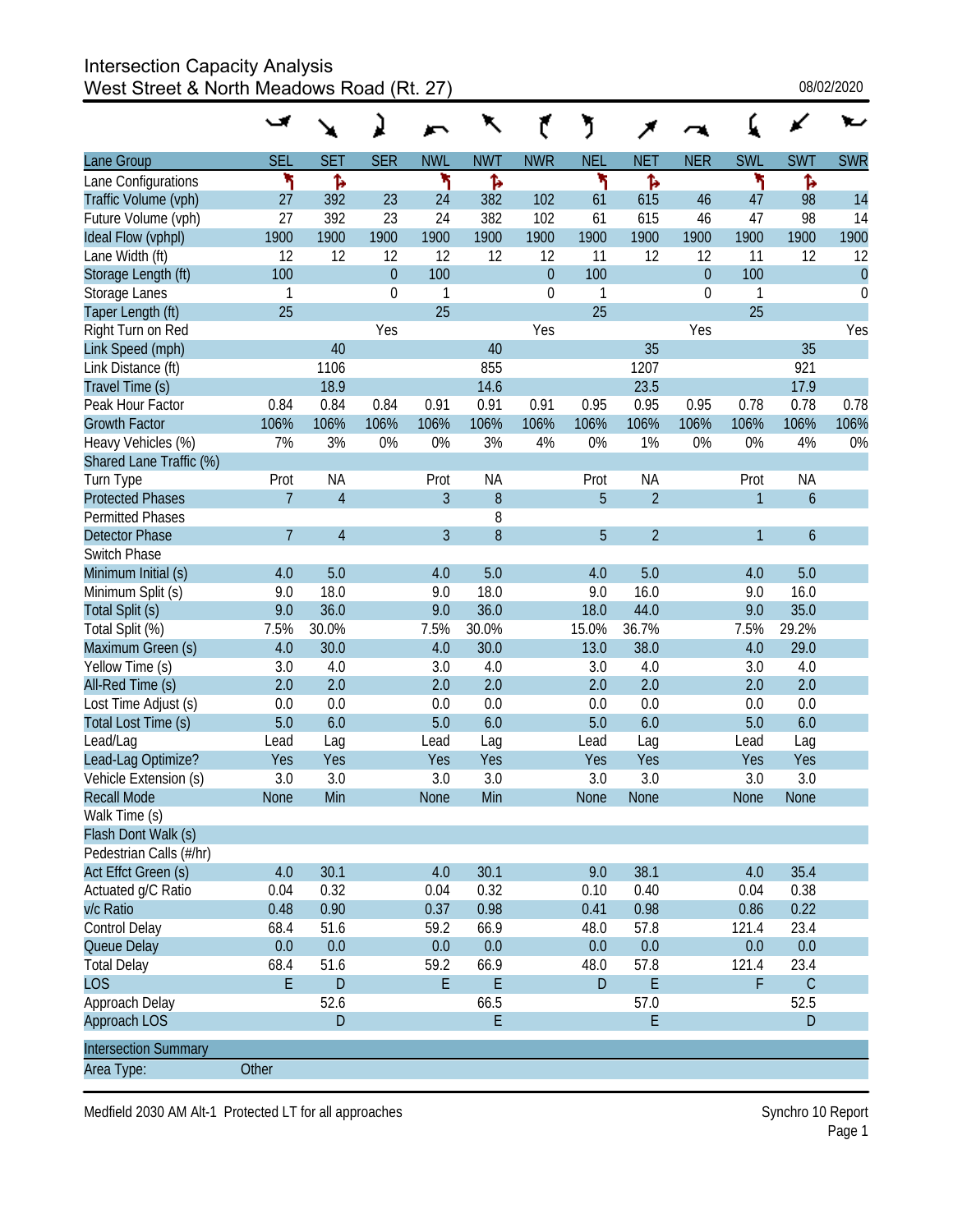| Lane Group                  | Ø9               |  |
|-----------------------------|------------------|--|
| Lane Configurations         |                  |  |
| Traffic Volume (vph)        |                  |  |
| Future Volume (vph)         |                  |  |
| Ideal Flow (vphpl)          |                  |  |
| Lane Width (ft)             |                  |  |
| Storage Length (ft)         |                  |  |
| Storage Lanes               |                  |  |
| Taper Length (ft)           |                  |  |
| Right Turn on Red           |                  |  |
| Link Speed (mph)            |                  |  |
| Link Distance (ft)          |                  |  |
| Travel Time (s)             |                  |  |
| Peak Hour Factor            |                  |  |
| <b>Growth Factor</b>        |                  |  |
| Heavy Vehicles (%)          |                  |  |
| Shared Lane Traffic (%)     |                  |  |
| Turn Type                   |                  |  |
| <b>Protected Phases</b>     | 9                |  |
| <b>Permitted Phases</b>     |                  |  |
| <b>Detector Phase</b>       |                  |  |
| Switch Phase                |                  |  |
| Minimum Initial (s)         | 5.0              |  |
| Minimum Split (s)           | 22.0             |  |
| Total Split (s)             | 22.0             |  |
| Total Split (%)             | 18%              |  |
| Maximum Green (s)           | 18.0             |  |
| Yellow Time (s)             | 2.0              |  |
| All-Red Time (s)            | 2.0              |  |
| Lost Time Adjust (s)        |                  |  |
| Total Lost Time (s)         |                  |  |
| Lead/Lag                    |                  |  |
| Lead-Lag Optimize?          |                  |  |
| Vehicle Extension (s)       | 3.0              |  |
| <b>Recall Mode</b>          | <b>None</b>      |  |
| Walk Time (s)               | 7.0              |  |
| Flash Dont Walk (s)         | 11.0             |  |
| Pedestrian Calls (#/hr)     | $\boldsymbol{0}$ |  |
| Act Effct Green (s)         |                  |  |
| Actuated g/C Ratio          |                  |  |
| v/c Ratio                   |                  |  |
| Control Delay               |                  |  |
| Queue Delay                 |                  |  |
| <b>Total Delay</b>          |                  |  |
| <b>LOS</b>                  |                  |  |
| Approach Delay              |                  |  |
| Approach LOS                |                  |  |
| <b>Intersection Summary</b> |                  |  |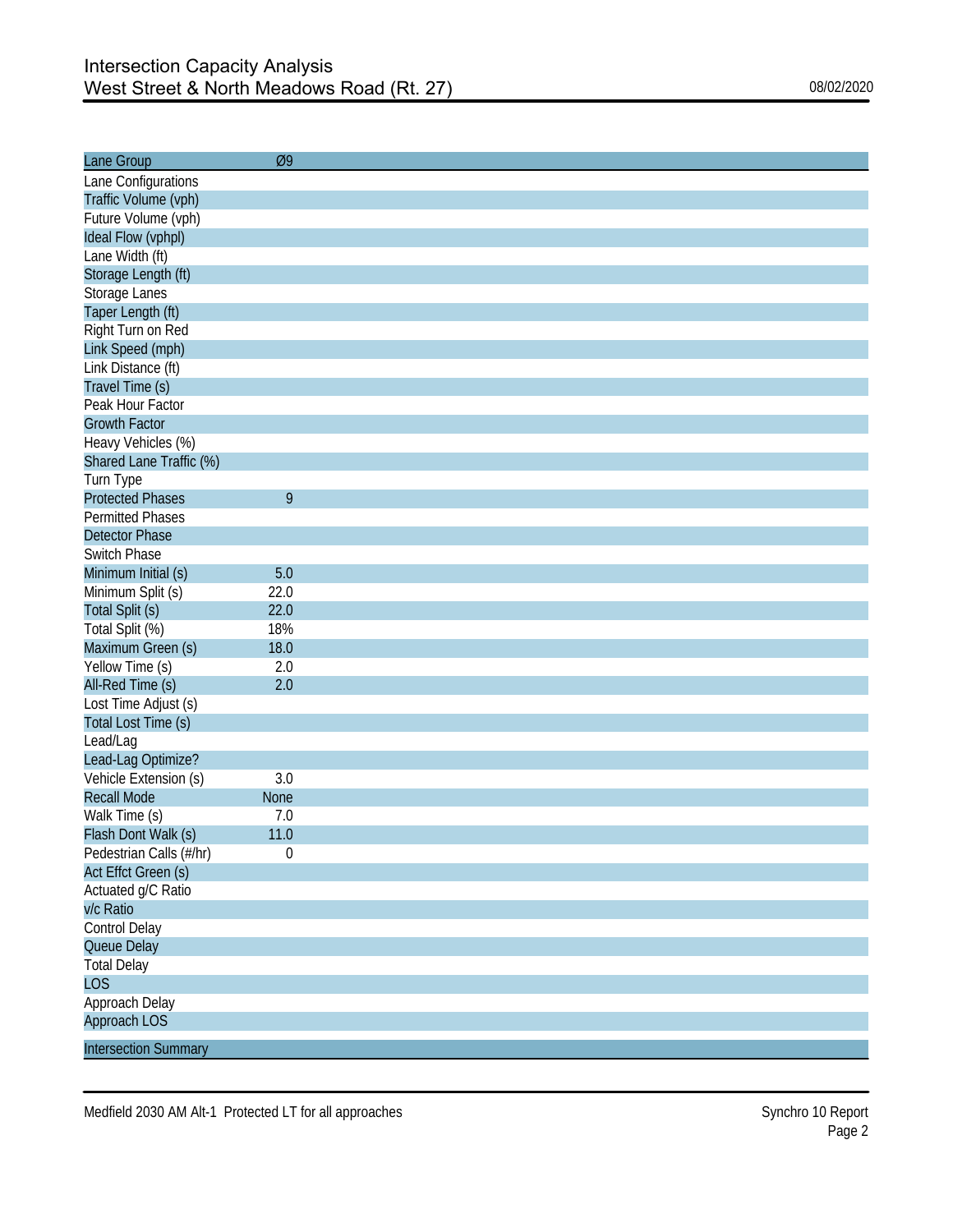### Intersection Capacity Analysis West Street & North Meadows Road (Rt .27) 08/02/2020

| Cycle Length: 120                       |                        |
|-----------------------------------------|------------------------|
| Actuated Cycle Length: 94.4             |                        |
| Natural Cycle: 150                      |                        |
| Control Type: Actuated-Uncoordinated    |                        |
| Maximum y/c Ratio: 0.98                 |                        |
| Intersection Signal Delay: 58.0         | Intersection LOS: E    |
| Intersection Capacity Utilization 79.3% | ICU Level of Service D |
| Analysis Period (min) 15                |                        |

| $-01$           |    | $\overline{93}$ | 404 | $\pi R_{00}$ |
|-----------------|----|-----------------|-----|--------------|
| 9 <sub>s</sub>  |    | 9 s             |     | 22s          |
| Ø5              | Ø6 | Ø7              | Ø8  |              |
| 18 <sub>s</sub> |    | Q el            |     |              |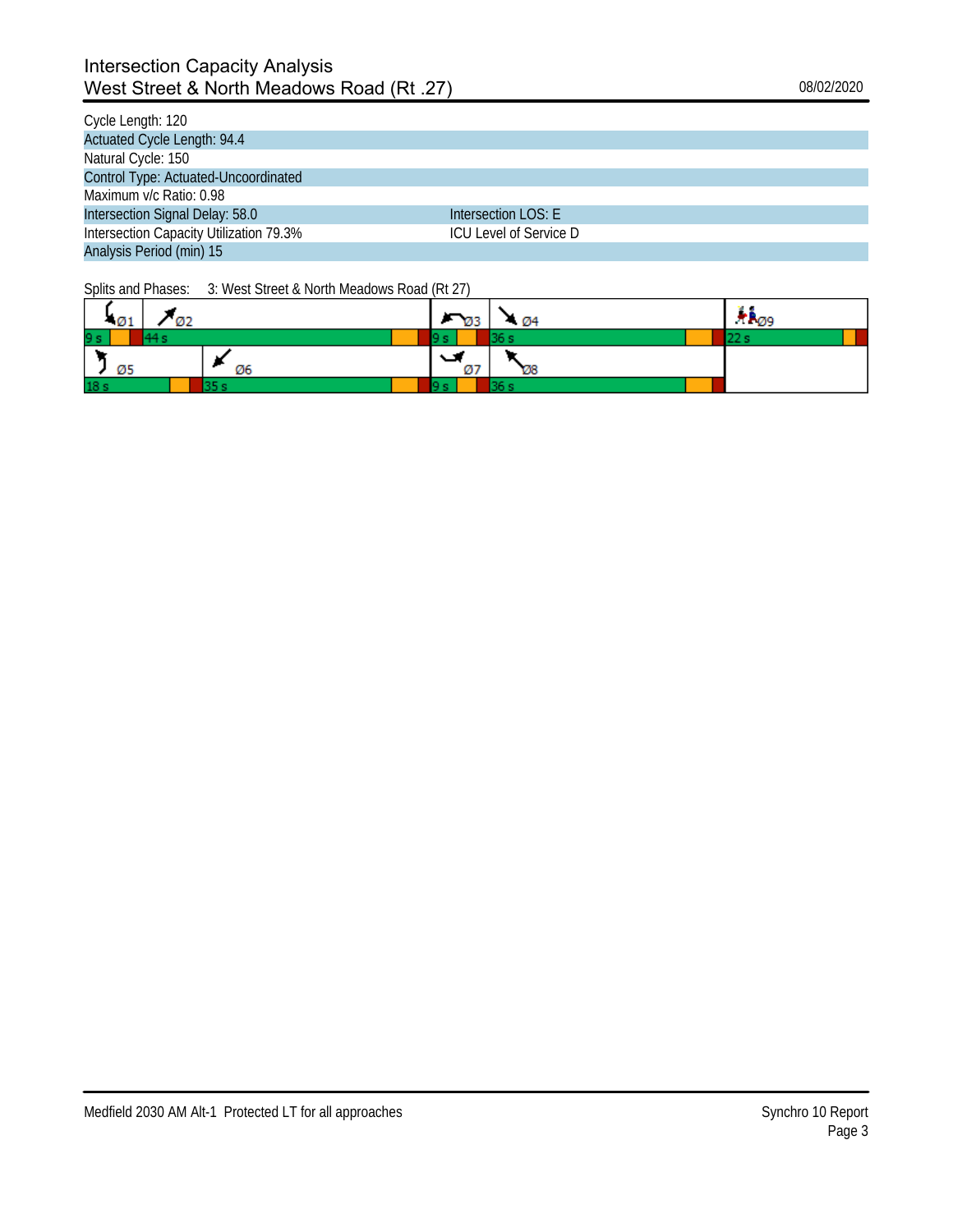### Intersection Capacity Analysis West Street & North Meadows Road (Rt. 27)  $08/02/2020$

|                             |                |                |                  |              |              |                  | J              |                |                  |                  |             |            |
|-----------------------------|----------------|----------------|------------------|--------------|--------------|------------------|----------------|----------------|------------------|------------------|-------------|------------|
| Lane Group                  | <b>SEL</b>     | <b>SET</b>     | <b>SER</b>       | <b>NWL</b>   | <b>NWT</b>   | <b>NWR</b>       | <b>NEL</b>     | <b>NET</b>     | <b>NER</b>       | <b>SWL</b>       | <b>SWT</b>  | <b>SWR</b> |
| Lane Configurations         | ۲              | Ъ              |                  | ۲            | Ъ            |                  | ۲              | Ъ              |                  | ۲                | Ъ           |            |
| Traffic Volume (vph)        | 27             | 392            | 23               | 24           | 382          | 102              | 61             | 615            | 46               | 47               | 98          | 14         |
| Future Volume (vph)         | 27             | 392            | 23               | 24           | 382          | 102              | 61             | 615            | 46               | 47               | 98          | 14         |
| Ideal Flow (vphpl)          | 1900           | 1900           | 1900             | 1900         | 1900         | 1900             | 1900           | 1900           | 1900             | 1900             | 1900        | 1900       |
| Lane Width (ft)             | 12             | 12             | 12               | 12           | 12           | 12               | 11             | 12             | 12               | 11               | 12          | 12         |
| Storage Length (ft)         | 100            |                | $\overline{0}$   | 100          |              | $\boldsymbol{0}$ | 100            |                | $\overline{0}$   | 100              |             | $\theta$   |
| Storage Lanes               | $\mathbf{1}$   |                | 0                | $\mathbf{1}$ |              | 0                | 1              |                | $\boldsymbol{0}$ | 1                |             | $\theta$   |
| Taper Length (ft)           | 25             |                |                  | 25           |              |                  | 25             |                |                  | 25               |             |            |
| Satd. Flow (prot)           | 1687           | 1833           | $\boldsymbol{0}$ | 1805         | 1782         | 0                | 1745           | 1864           | 0                | 1745             | 1801        | $\theta$   |
| <b>Flt Permitted</b>        | 0.128          |                |                  | 0.161        |              |                  | 0.660          |                |                  | 0.108            |             |            |
| Satd. Flow (perm)           | 227            | 1833           | $\mathbf 0$      | 306          | 1782         | 0                | 1212           | 1864           | 0                | 198              | 1801        | $\Omega$   |
| Right Turn on Red           |                |                | Yes              |              |              | Yes              |                |                | Yes              |                  |             | Yes        |
| Satd. Flow (RTOR)           |                | $\overline{2}$ |                  |              | 11           |                  |                | 3              |                  |                  | 6           |            |
| Link Speed (mph)            |                | 40             |                  |              | 40           |                  |                | 35             |                  |                  | 35          |            |
| Link Distance (ft)          |                | 1106           |                  |              | 855          |                  |                | 1207           |                  |                  | 921         |            |
| Travel Time (s)             |                | 18.9           |                  |              | 14.6         |                  |                | 23.5           |                  |                  | 17.9        |            |
| Peak Hour Factor            | 0.84           | 0.84           | 0.84             | 0.91         | 0.91         | 0.91             | 0.95           | 0.95           | 0.95             | 0.78             | 0.78        | 0.78       |
| <b>Growth Factor</b>        | 106%           | 106%           | 106%             | 106%         | 106%         | 106%             | 106%           | 106%           | 106%             | 106%             | 106%        | 106%       |
| Heavy Vehicles (%)          | 7%             | 3%             | 0%               | 0%           | 3%           | 4%               | 0%             | 1%             | 0%               | 0%               | 4%          | 0%         |
| Shared Lane Traffic (%)     |                |                |                  |              |              |                  |                |                |                  |                  |             |            |
| Lane Group Flow (vph)       | 34             | 524            | $\mathbf 0$      | 28           | 564          | 0                | 68             | 737            | 0                | 64               | 152         | $\Omega$   |
| <b>Turn Type</b>            | pm+pt          | <b>NA</b>      |                  | $pm+pt$      | <b>NA</b>    |                  | $pm+pt$        | <b>NA</b>      |                  | pm+pt            | <b>NA</b>   |            |
| <b>Protected Phases</b>     | 7              | 4              |                  | 3            | 8            |                  | 5              | 2              |                  | 1                | 6           |            |
| <b>Permitted Phases</b>     | $\overline{4}$ |                |                  | 8            | 8            |                  | $\overline{2}$ |                |                  | $\boldsymbol{6}$ |             |            |
| Detector Phase              | 7              | 4              |                  | 3            | 8            |                  | 5              | $\overline{2}$ |                  | 1                | 6           |            |
| <b>Switch Phase</b>         |                |                |                  |              |              |                  |                |                |                  |                  |             |            |
| Minimum Initial (s)         | 4.0            | 5.0            |                  | 4.0          | 5.0          |                  | 4.0            | 5.0            |                  | 4.0              | 5.0         |            |
| Minimum Split (s)           | 9.0            | 18.0           |                  | 9.0          | 18.0         |                  | 9.0            | 16.0           |                  | 9.0              | 16.0        |            |
| Total Split (s)             | 9.0            | 37.0           |                  | 9.0          | 37.0         |                  | 9.0            | 43.0           |                  | 9.0              | 43.0        |            |
| Total Split (%)             | 7.5%           | 30.8%          |                  | 7.5%         | 30.8%        |                  | 7.5%           | 35.8%          |                  | 7.5%             | 35.8%       |            |
| Yellow Time (s)             | 3.0            | 4.0            |                  | 3.0          | 4.0          |                  | 3.0            | 4.0            |                  | 3.0              | 4.0         |            |
| All-Red Time (s)            | 2.0            | 2.0            |                  | 2.0          | 2.0          |                  | 2.0            | 2.0            |                  | 2.0              | 2.0         |            |
| Lost Time Adjust (s)        | 0.0            | 0.0            |                  | 0.0          | 0.0          |                  | 0.0            | 0.0            |                  | 0.0              | 0.0         |            |
| Total Lost Time (s)         | 5.0            | 6.0            |                  | 5.0          | 6.0          |                  | 5.0            | 6.0            |                  | 5.0              | 6.0         |            |
| Lead/Lag                    | Lead           | Lag            |                  | Lead         | Lag          |                  | Lead           | Lag            |                  | Lead             | Lag         |            |
| Lead-Lag Optimize?          | Yes            | Yes            |                  | Yes          | Yes          |                  | Yes            | Yes            |                  | Yes              | Yes         |            |
| Recall Mode                 | None           | Min            |                  | None         | Min          |                  | None           | None           |                  | None             | None        |            |
| Act Effct Green (s)         | 34.5           | 31.2           |                  | 34.5         | 31.2         |                  | 41.3           | 37.2           |                  | 41.3             | 37.2        |            |
| Actuated g/C Ratio          | 0.37           | 0.34           |                  | 0.37         | 0.34         |                  | 0.45           | 0.40           |                  | 0.45             | 0.40        |            |
| v/c Ratio                   | 0.23           | 0.85           |                  | 0.16         | 0.93         |                  | 0.12           | 0.98           |                  | 0.41             | 0.21        |            |
| Control Delay               | 21.1           | 44.6           |                  | 19.2         | 54.6         |                  | 14.3           | 58.9           |                  | 21.7             | 19.9        |            |
| Queue Delay                 | 0.0            | 0.0            |                  | 0.0          | 0.0          |                  | 0.0            | 0.0            |                  | 0.0              | 0.0         |            |
| <b>Total Delay</b>          | 21.1           | 44.6           |                  | 19.2         | 54.6         |                  | 14.3           | 58.9           |                  | 21.7             | 19.9        |            |
| <b>LOS</b>                  | $\mathsf C$    | $\mathsf{D}$   |                  | $\sf B$      | $\mathsf{D}$ |                  | $\mathsf B$    | E              |                  | $\mathsf C$      | B           |            |
| Approach Delay              |                | 43.1           |                  |              | 52.9         |                  |                | 55.1           |                  |                  | 20.5        |            |
| Approach LOS                |                | $\mathsf D$    |                  |              | $\mathsf{D}$ |                  |                | E              |                  |                  | $\mathsf C$ |            |
| <b>Intersection Summary</b> |                |                |                  |              |              |                  |                |                |                  |                  |             |            |
| Area Type:                  | Other          |                |                  |              |              |                  |                |                |                  |                  |             |            |
|                             |                |                |                  |              |              |                  |                |                |                  |                  |             |            |

Medfield 2030 AM Alt-2 Pm+Pt LT for all approaches

Synchro 10 Report<br>Page 1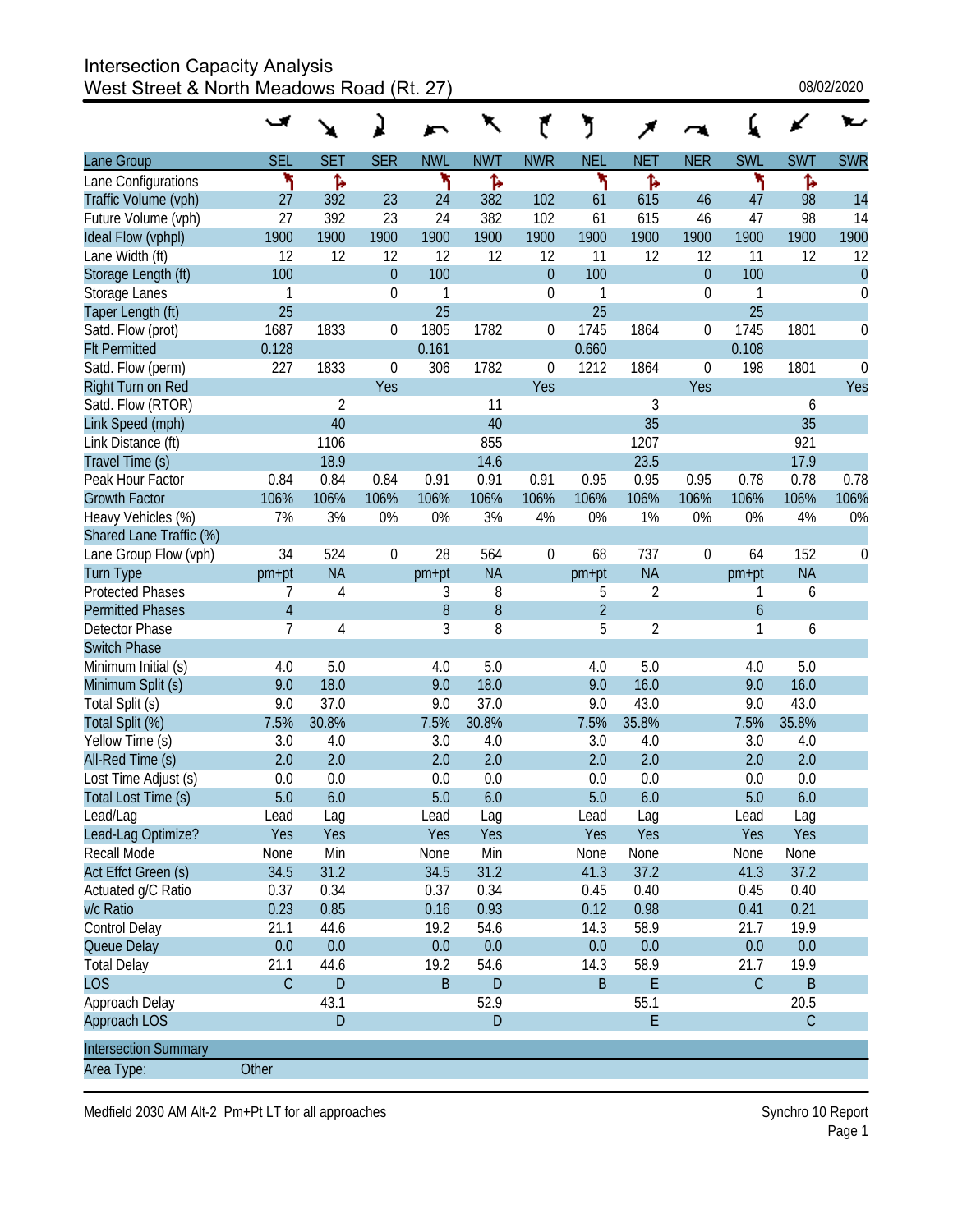| Lane Group                  | Ø9   |
|-----------------------------|------|
| Lane Configurations         |      |
| Traffic Volume (vph)        |      |
| Future Volume (vph)         |      |
| Ideal Flow (vphpl)          |      |
| Lane Width (ft)             |      |
| Storage Length (ft)         |      |
| Storage Lanes               |      |
| Taper Length (ft)           |      |
| Satd. Flow (prot)           |      |
| <b>Flt Permitted</b>        |      |
| Satd. Flow (perm)           |      |
| Right Turn on Red           |      |
| Satd. Flow (RTOR)           |      |
| Link Speed (mph)            |      |
| Link Distance (ft)          |      |
| Travel Time (s)             |      |
| Peak Hour Factor            |      |
| <b>Growth Factor</b>        |      |
| Heavy Vehicles (%)          |      |
| Shared Lane Traffic (%)     |      |
| Lane Group Flow (vph)       |      |
| Turn Type                   |      |
| <b>Protected Phases</b>     | 9    |
| <b>Permitted Phases</b>     |      |
| Detector Phase              |      |
| <b>Switch Phase</b>         |      |
| Minimum Initial (s)         | 5.0  |
| Minimum Split (s)           | 22.0 |
| Total Split (s)             | 22.0 |
| Total Split (%)             | 18%  |
| Yellow Time (s)             | 2.0  |
| All-Red Time (s)            | 2.0  |
| Lost Time Adjust (s)        |      |
| Total Lost Time (s)         |      |
| Lead/Lag                    |      |
| Lead-Lag Optimize?          |      |
| Recall Mode                 | None |
| Act Effct Green (s)         |      |
| Actuated g/C Ratio          |      |
| v/c Ratio                   |      |
| Control Delay               |      |
| Queue Delay                 |      |
| <b>Total Delay</b>          |      |
| <b>LOS</b>                  |      |
| Approach Delay              |      |
| Approach LOS                |      |
| <b>Intersection Summary</b> |      |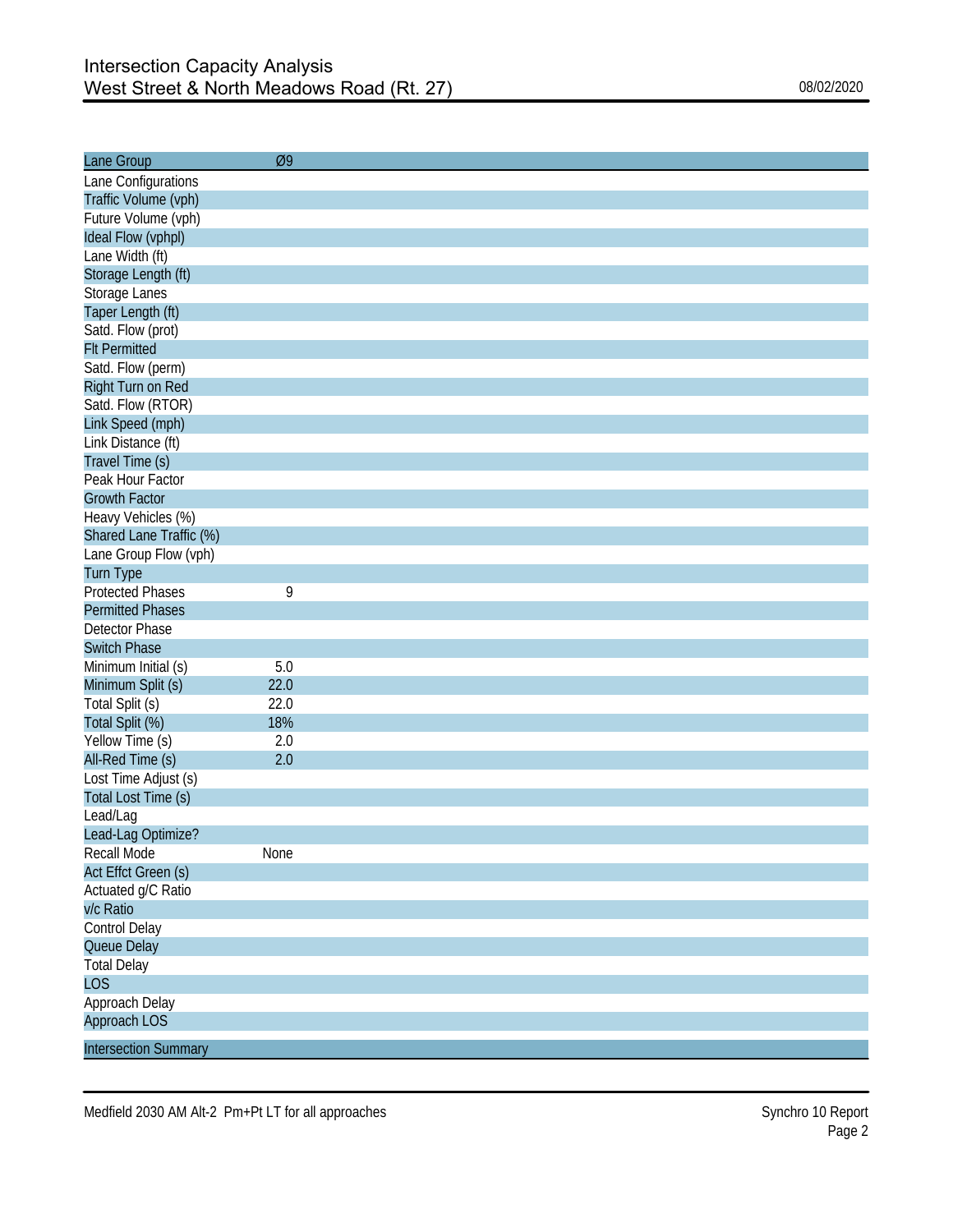### Intersection Capacity Analysis West Street & North Meadows Road (Rt. 27) 08/02/2020

| Cycle Length: 120                       |                        |
|-----------------------------------------|------------------------|
| Actuated Cycle Length: 92.6             |                        |
| Natural Cycle: 150                      |                        |
| Control Type: Actuated-Uncoordinated    |                        |
| Maximum v/c Ratio: 0.98                 |                        |
| Intersection Signal Delay: 48.0         | Intersection LOS: D    |
| Intersection Capacity Utilization 79.3% | ICU Level of Service D |
| Analysis Period (min) 15                |                        |

| $-01$ |         | $\sqrt{93}$ | $\cdot$ Ø4 | . e<br>$\pi_{PQ9}$ |
|-------|---------|-------------|------------|--------------------|
| 9 s   |         |             |            | 223                |
| Ø5    | $-4.06$ | تما<br>Ø7   | Ø8         |                    |
| 9 s   |         |             |            |                    |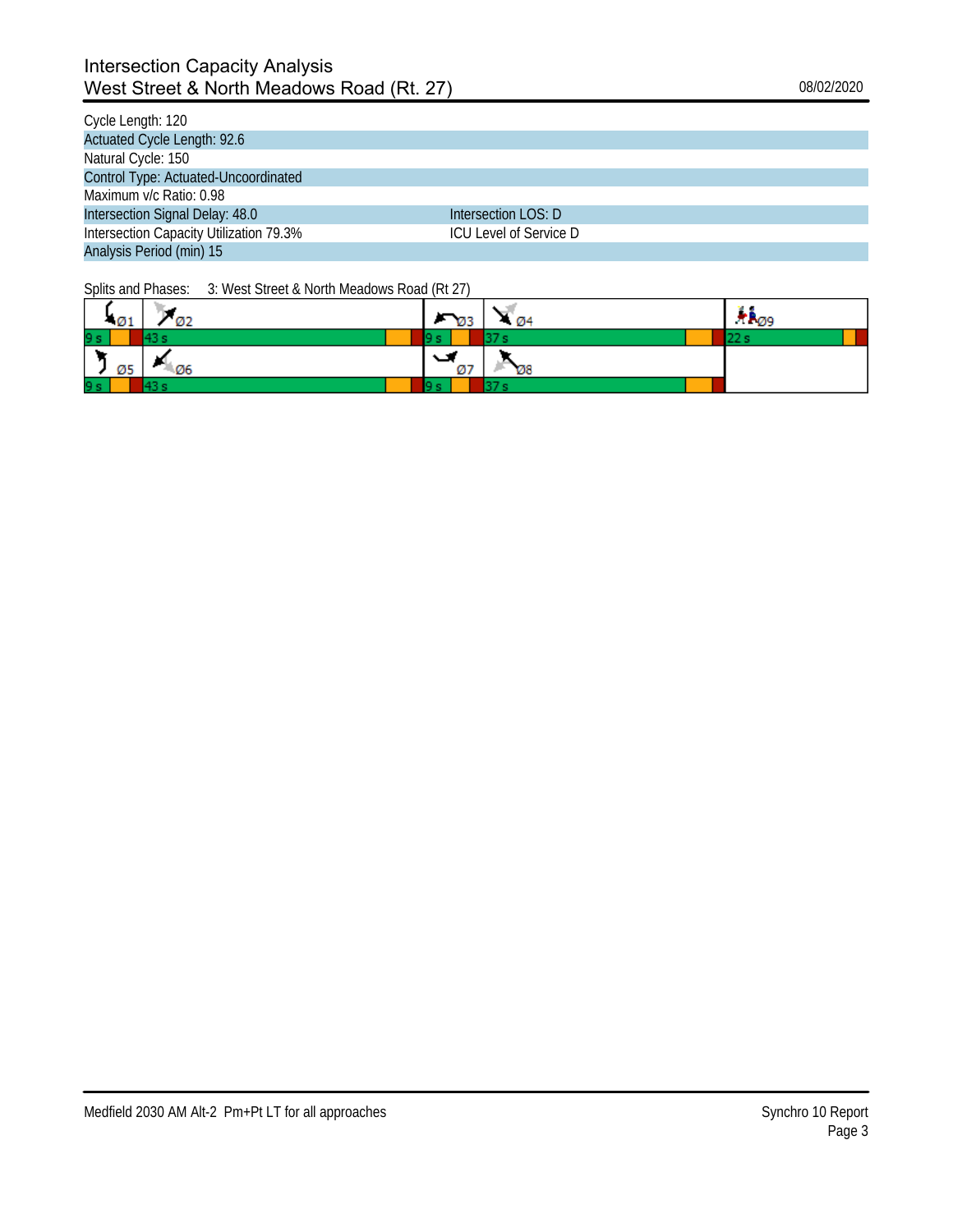| Intersection                    |              |       |                         |            |              |                |  |
|---------------------------------|--------------|-------|-------------------------|------------|--------------|----------------|--|
| Intersection Delay, s/veh       | 39.9         |       |                         |            |              |                |  |
| <b>Intersection LOS</b>         | E            |       |                         |            |              |                |  |
| Approach                        | <b>SE</b>    |       | <b>NW</b>               |            | <b>NE</b>    | <b>SW</b>      |  |
| <b>Entry Lanes</b>              | 1            |       | 2                       |            | 1            |                |  |
| <b>Conflicting Circle Lanes</b> | 1            |       | 1                       |            | 1            |                |  |
| Adj Approach Flow, veh/h        | 558          |       | 592                     |            | 805          | 216            |  |
| Demand Flow Rate, veh/h         | 575          |       | 610                     |            | 812          | 221            |  |
| Vehicles Circulating, veh/h     | 230          |       | 797                     |            | 610          | 554            |  |
| Vehicles Exiting, veh/h         | 545          |       | 625                     |            | 195          | 853            |  |
| Ped Vol Crossing Leg, #/h       | $\mathbf{0}$ |       | 0                       |            | $\mathbf{0}$ | $\mathbf{0}$   |  |
| Ped Cap Adj                     | 1.000        |       | 1.000                   |            | 1.000        | 1.000          |  |
| Approach Delay, s/veh           | 9.8          |       | 18.2                    |            | 85.3         | 7.9            |  |
| Approach LOS                    | A            |       | С                       |            | F            | A              |  |
| Lane                            | Left         | Left  | <b>Right</b>            | Left       |              | Left           |  |
| <b>Designated Moves</b>         | <b>LTR</b>   | LT    | $\mathsf R$             | <b>LTR</b> |              | <b>LTR</b>     |  |
| <b>Assumed Moves</b>            | <b>LTR</b>   | LT    | $\overline{\mathsf{R}}$ | <b>LTR</b> |              | <b>LTR</b>     |  |
| RT Channelized                  |              |       |                         |            |              |                |  |
| Lane Util                       | 1.000        | 0.797 | 0.203                   | 1.000      |              | 1.000          |  |
| Follow-Up Headway, s            | 2.609        | 2.535 | 2.535                   | 2.609      |              | 2.609          |  |
| Critical Headway, s             | 4.976        | 4.544 | 4.544                   | 4.976      |              | 4.976          |  |
| Entry Flow, veh/h               | 575          | 486   | 124                     | 812        |              | 221            |  |
| Cap Entry Lane, veh/h           | 1091         | 688   | 688                     | 741        |              | 784            |  |
| Entry HV Adj Factor             | 0.971        | 0.973 | 0.960                   | 0.992      |              | 0.976          |  |
| Flow Entry, veh/h               | 558          | 473   | 119                     | 805        |              | 216            |  |
| Cap Entry, veh/h                | 1059         | 669   | 660                     | 734        |              | 765            |  |
| <b>V/C Ratio</b>                | 0.527        | 0.707 | 0.180                   | 1.096      |              | 0.282          |  |
| Control Delay, s/veh            | 9.8          | 20.8  | 7.6                     | 85.3       |              | 7.9            |  |
| LOS                             | A            | С     | $\overline{A}$          | F          |              | $\overline{A}$ |  |
| 95th %tile Queue, veh           | 3            | 6     | 1                       | 22         |              | 1              |  |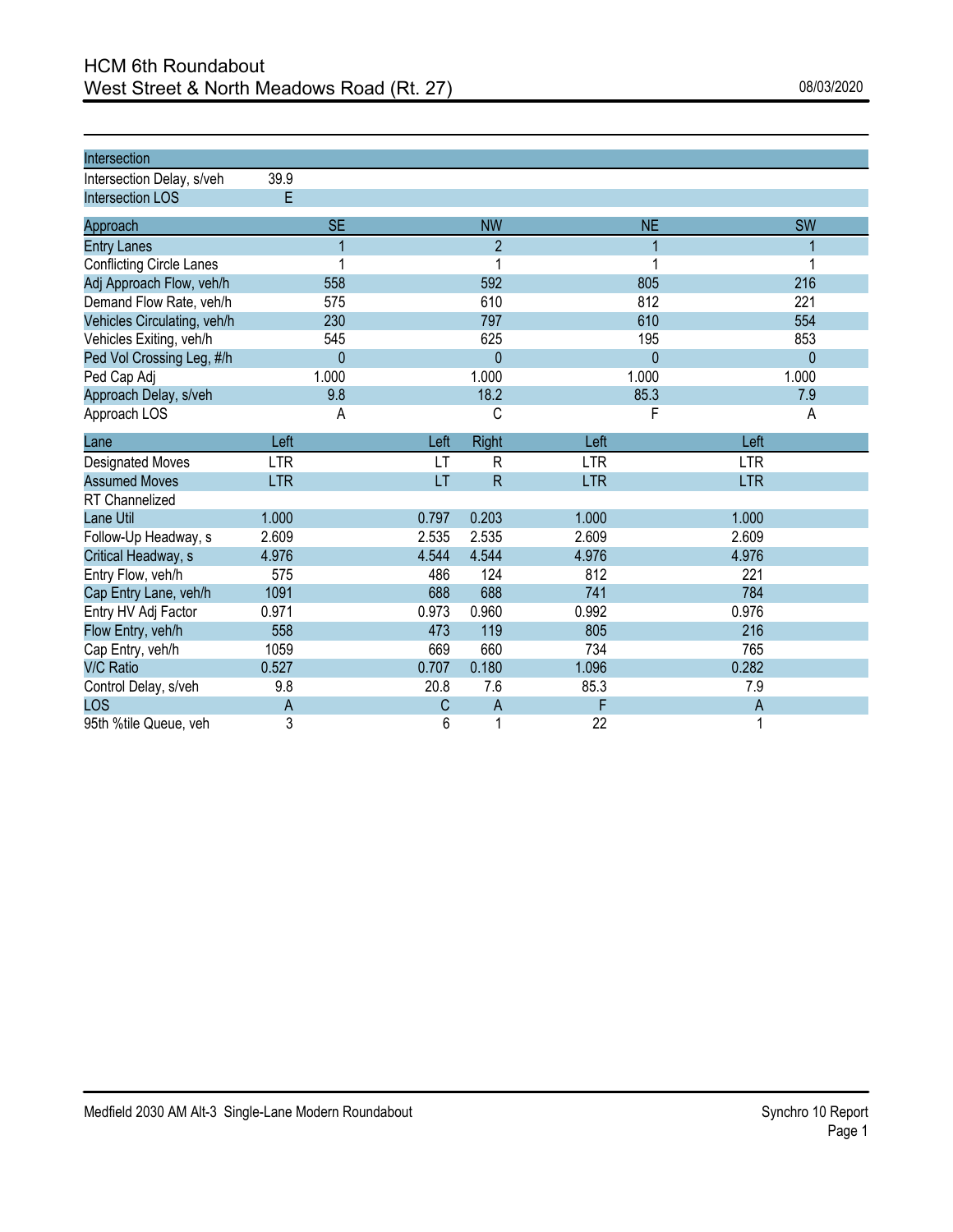### INtersection Capacity Analysis: 2030 PM No-Build (with Signal Retiming) West Street & North Meadows Road (Rt. 27) 2020 08/02/2020

|                                          |            |                |            |            | ↖                             |            | ን              |                |            |            |            |            |
|------------------------------------------|------------|----------------|------------|------------|-------------------------------|------------|----------------|----------------|------------|------------|------------|------------|
| <b>Lane Group</b>                        | <b>SEL</b> | <b>SET</b>     | <b>SER</b> | <b>NWL</b> | <b>NWT</b>                    | <b>NWR</b> | <b>NEL</b>     | <b>NET</b>     | <b>NER</b> | <b>SWL</b> | <b>SWT</b> | <b>SWR</b> |
| Lane Configurations                      |            | Ф              |            |            | Ф                             |            |                | Ф              |            |            | Ф          |            |
| Traffic Volume (vph)                     | 21         | 331            | 42         | 29         | 307                           | 80         | 28             | 127            | 54         | 100        | 606        | 29         |
| Future Volume (vph)                      | 21         | 331            | 42         | 29         | 307                           | 80         | 28             | 127            | 54         | 100        | 606        | 29         |
| Peak Hour Factor                         | 0.84       | 0.84           | 0.84       | 0.85       | 0.85                          | 0.85       | 0.89           | 0.89           | 0.89       | 0.95       | 0.95       | 0.95       |
| <b>Growth Factor</b>                     | 107%       | 107%           | 107%       | 107%       | 107%                          | 107%       | 107%           | 107%           | 107%       | 107%       | 107%       | 107%       |
| Heavy Vehicles (%)                       | 5%         | 1%             | 0%         | 3%         | 1%                            | $0\%$      | 0%             | 1%             | 3%         | 1%         | 1%         | 0%         |
| Shared Lane Traffic (%)                  |            |                |            |            |                               |            |                |                |            |            |            |            |
| Turn Type                                | Perm       | <b>NA</b>      |            | Perm       | <b>NA</b>                     |            | Perm           | <b>NA</b>      |            | Perm       | <b>NA</b>  |            |
| <b>Protected Phases</b>                  |            | 4              |            |            | 8                             |            |                | $\overline{2}$ |            |            | 6          |            |
| <b>Permitted Phases</b>                  | 4          |                |            | 8          | 8                             |            | $\overline{2}$ |                |            | 6          |            |            |
| <b>Detector Phase</b>                    | 4          | $\overline{4}$ |            | 8          | 8                             |            | $\overline{2}$ | $\overline{2}$ |            | 6          | 6          |            |
| <b>Switch Phase</b>                      |            |                |            |            |                               |            |                |                |            |            |            |            |
| Minimum Initial (s)                      | 5.0        | 5.0            |            | 5.0        | 5.0                           |            | 5.0            | 5.0            |            | 5.0        | 5.0        |            |
| Minimum Split (s)                        | 18.0       | 18.0           |            | 18.0       | 18.0                          |            | 16.0           | 16.0           |            | 16.0       | 16.0       |            |
| Total Split (s)                          | 36.0       | 36.0           |            | 36.0       | 36.0                          |            | 36.0           | 36.0           |            | 36.0       | 36.0       |            |
| Total Split (%)                          | 50.0%      | 50.0%          |            | 50.0%      | 50.0%                         |            | 50.0%          | 50.0%          |            | 50.0%      | 50.0%      |            |
| Maximum Green (s)                        | 28.0       | 28.0           |            | 28.0       | 28.0                          |            | 30.0           | 30.0           |            | 30.0       | 30.0       |            |
| Yellow Time (s)                          | 4.0        | 4.0            |            | 4.0        | 4.0                           |            | 4.0            | 4.0            |            | 4.0        | 4.0        |            |
| All-Red Time (s)                         | 4.0        | 4.0            |            | 4.0        | 4.0                           |            | 2.0            | 2.0            |            | 2.0        | 2.0        |            |
| Lost Time Adjust (s)                     |            | 0.0            |            |            | 0.0                           |            |                | 0.0            |            |            | 0.0        |            |
| Total Lost Time (s)                      |            | 8.0            |            |            | 8.0                           |            |                | 6.0            |            |            | 6.0        |            |
| Lead/Lag                                 |            |                |            |            |                               |            |                |                |            |            |            |            |
| Lead-Lag Optimize?                       |            |                |            |            |                               |            |                |                |            |            |            |            |
| Vehicle Extension (s)                    | 3.0        | 3.0            |            | 3.0        | 3.0                           |            | 3.0            | 3.0            |            | 3.0        | 3.0        |            |
| Recall Mode                              | Min        | Min            |            | Min        | Min                           |            | None           | None           |            | None       | None       |            |
| Act Effct Green (s)                      |            | 21.5           |            |            | 21.5                          |            |                | 30.2           |            |            | 30.2       |            |
| Actuated g/C Ratio                       |            | 0.33           |            |            | 0.33                          |            |                | 0.46           |            |            | 0.46       |            |
| v/c Ratio                                |            | 0.77           |            |            | 0.83                          |            |                | 0.32           |            |            | 0.99       |            |
| Control Delay                            |            | 27.9           |            |            | 31.3                          |            |                | 12.5           |            |            | 50.8       |            |
| Queue Delay                              |            | 0.0            |            |            | 0.0                           |            |                | 0.0            |            |            | 0.0        |            |
| <b>Total Delay</b>                       |            | 27.9           |            |            | 31.3                          |            |                | 12.5           |            |            | 50.8       |            |
| <b>LOS</b>                               |            | $\overline{C}$ |            |            | $\overline{C}$                |            |                | B              |            |            | D          |            |
| Approach Delay                           |            | 27.9           |            |            | 31.3                          |            |                | 12.5           |            |            | 50.8       |            |
| <b>Approach LOS</b>                      |            | $\mathsf C$    |            |            | $\mathsf C$                   |            |                | B              |            |            | D          |            |
| <b>Intersection Summary</b>              |            |                |            |            |                               |            |                |                |            |            |            |            |
| Cycle Length: 72                         |            |                |            |            |                               |            |                |                |            |            |            |            |
| Actuated Cycle Length: 65.8              |            |                |            |            |                               |            |                |                |            |            |            |            |
| Natural Cycle: 80                        |            |                |            |            |                               |            |                |                |            |            |            |            |
| Control Type: Actuated-Uncoordinated     |            |                |            |            |                               |            |                |                |            |            |            |            |
| Maximum v/c Ratio: 0.99                  |            |                |            |            |                               |            |                |                |            |            |            |            |
| Intersection Signal Delay: 35.9          |            |                |            |            | Intersection LOS: D           |            |                |                |            |            |            |            |
| Intersection Capacity Utilization 100.9% |            |                |            |            | <b>ICU Level of Service G</b> |            |                |                |            |            |            |            |
| Analysis Period (min) 15                 |            |                |            |            |                               |            |                |                |            |            |            |            |

| <b>ARM</b><br>øΖ            | Ø4 |
|-----------------------------|----|
| 36 <sub>s</sub>             |    |
| $\overline{\phantom{0}}$ 06 | Ø8 |
| 36 <sub>s</sub>             |    |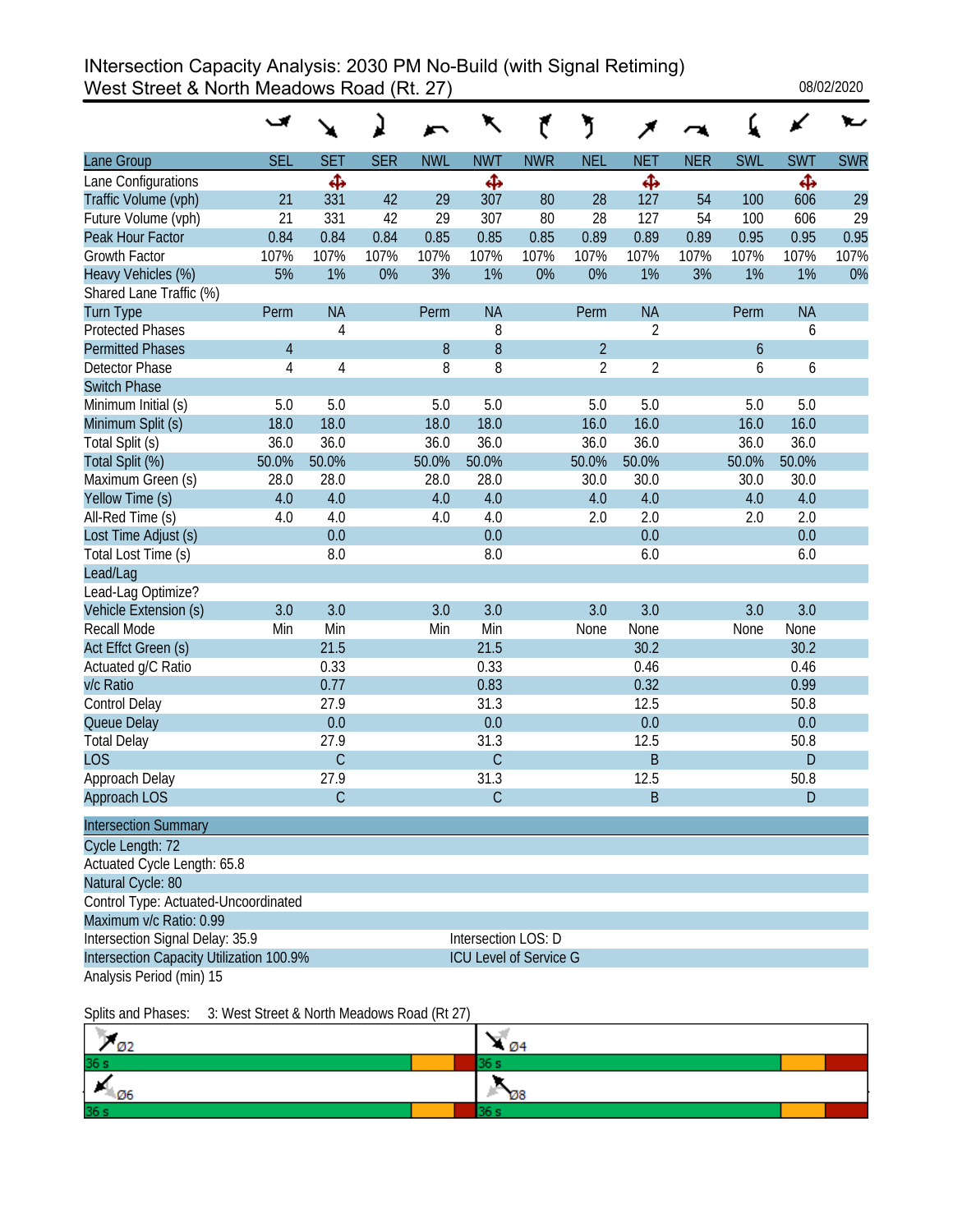# Intersection Capacity Analysis

West Street & North Meadows Road (Rt. 27)  $\,$  . The contract of  $\,$  08/02/2020  $\,$  08/02/2020  $\,$ 

|                                         |            |            |            |            | ↖                      |            | ን          |                |            |            |            |            |
|-----------------------------------------|------------|------------|------------|------------|------------------------|------------|------------|----------------|------------|------------|------------|------------|
| Lane Group                              | <b>SEL</b> | <b>SET</b> | <b>SER</b> | <b>NWL</b> | <b>NWT</b>             | <b>NWR</b> | <b>NEL</b> | <b>NET</b>     | <b>NER</b> | <b>SWL</b> | <b>SWT</b> | <b>SWR</b> |
| Lane Configurations                     | ۲          | Ъ          |            | ۲          | Ъ                      |            | ۲          | Ъ              |            | ۲          | Ъ          |            |
| Traffic Volume (vph)                    | 21         | 331        | 42         | 29         | 307                    | 80         | 28         | 127            | 54         | 100        | 606        | 29         |
| Future Volume (vph)                     | 21         | 331        | 42         | 29         | 307                    | 80         | 28         | 127            | 54         | 100        | 606        | 29         |
| Peak Hour Factor                        | 0.84       | 0.84       | 0.84       | 0.85       | 0.85                   | 0.85       | 0.89       | 0.89           | 0.89       | 0.95       | 0.95       | 0.95       |
| Growth Factor                           | 107%       | 107%       | 107%       | 107%       | 107%                   | 107%       | 107%       | 107%           | 107%       | 107%       | 107%       | 107%       |
| Heavy Vehicles (%)                      | 5%         | 1%         | 0%         | 3%         | 1%                     | 0%         | 0%         | $1\%$          | 3%         | 1%         | 1%         | 0%         |
| Shared Lane Traffic (%)                 |            |            |            |            |                        |            |            |                |            |            |            |            |
| <b>Turn Type</b>                        | Prot       | <b>NA</b>  |            | Prot       | <b>NA</b>              |            | Prot       | <b>NA</b>      |            | Prot       | <b>NA</b>  |            |
| <b>Protected Phases</b>                 | 7          | 4          |            | 3          | 8                      |            | 5          | $\overline{2}$ |            | 1          | 6          |            |
| <b>Permitted Phases</b>                 |            |            |            |            | $\overline{8}$         |            |            |                |            |            |            |            |
| Detector Phase                          | 7          | 4          |            | 3          | 8                      |            | 5          | $\overline{2}$ |            | 1          | 6          |            |
| <b>Switch Phase</b>                     |            |            |            |            |                        |            |            |                |            |            |            |            |
| Minimum Initial (s)                     | 4.0        | 5.0        |            | 4.0        | 5.0                    |            | 4.0        | 5.0            |            | 4.0        | 5.0        |            |
| Minimum Split (s)                       | 9.0        | 11.0       |            | 9.0        | 11.0                   |            | 9.0        | 11.0           |            | 9.0        | 16.0       |            |
| Total Split (s)                         | 10.0       | 32.0       |            | 10.0       | 32.0                   |            | 9.0        | 33.0           |            | 18.0       | 42.0       |            |
| Total Split (%)                         | 8.7%       | 27.8%      |            | 8.7%       | 27.8%                  |            | 7.8%       | 28.7%          |            | 15.7%      | 36.5%      |            |
| Maximum Green (s)                       | 5.0        | 26.0       |            | 5.0        | 26.0                   |            | 4.0        | 27.0           |            | 13.0       | 36.0       |            |
| Yellow Time (s)                         | 3.0        | 4.0        |            | 3.0        | 4.0                    |            | 3.0        | 4.0            |            | 3.0        | 4.0        |            |
| All-Red Time (s)                        | 2.0        | 2.0        |            | 2.0        | 2.0                    |            | 2.0        | 2.0            |            | 2.0        | 2.0        |            |
| Lost Time Adjust (s)                    | 0.0        | 0.0        |            | 0.0        | 0.0                    |            | 0.0        | 0.0            |            | 0.0        | 0.0        |            |
| Total Lost Time (s)                     | 5.0        | 6.0        |            | 5.0        | 6.0                    |            | 5.0        | 6.0            |            | 5.0        | 6.0        |            |
| Lead/Lag                                | Lead       | Lag        |            | Lead       | Lag                    |            | Lead       | Lag            |            | Lead       | Lag        |            |
| Lead-Lag Optimize?                      | Yes        | Yes        |            | Yes        | Yes                    |            | Yes        | Yes            |            | Yes        | Yes        |            |
| Vehicle Extension (s)                   | 3.0        | 3.0        |            | 3.0        | 3.0                    |            | 3.0        | 3.0            |            | 3.0        | 3.0        |            |
| Recall Mode                             | None       | Min        |            | None       | Min                    |            | None       | None           |            | None       | None       |            |
| Walk Time (s)                           |            |            |            |            |                        |            |            |                |            |            |            |            |
| Flash Dont Walk (s)                     |            |            |            |            |                        |            |            |                |            |            |            |            |
| Pedestrian Calls (#/hr)                 |            |            |            |            |                        |            |            |                |            |            |            |            |
| Act Effct Green (s)                     | 5.1        | 26.7       |            | 5.1        | 28.7                   |            | 4.1        | 29.2           |            | 10.4       | 37.0       |            |
| Actuated g/C Ratio                      | 0.06       | 0.30       |            | 0.06       | 0.32                   |            | 0.05       | 0.33           |            | 0.12       | 0.41       |            |
| v/c Ratio                               | 0.28       | 0.76       |            | 0.37       | 0.73                   |            | 0.41       | 0.35           |            | 0.55       | 0.87       |            |
| <b>Control Delay</b>                    | 54.2       | 40.5       |            | 57.5       | 37.1                   |            | 63.1       | 27.5           |            | 51.2       | 40.5       |            |
| Queue Delay                             | 0.0        | 0.0        |            | 0.0        | 0.0                    |            | 0.0        | 0.0            |            | 0.0        | 0.0        |            |
| <b>Total Delay</b>                      | 54.2       | 40.5       |            | 57.5       | 37.1                   |            | 63.1       | 27.5           |            | 51.2       | 40.5       |            |
| LOS                                     | D          | D          |            | E          | D                      |            | Е          | С              |            | D          | D          |            |
| Approach Delay                          |            | 41.3       |            |            | 38.6                   |            |            | 32.3           |            |            | 42.0       |            |
| Approach LOS                            |            | D          |            |            | D                      |            |            | С              |            |            | D          |            |
| <b>Intersection Summary</b>             |            |            |            |            |                        |            |            |                |            |            |            |            |
| Cycle Length: 115                       |            |            |            |            |                        |            |            |                |            |            |            |            |
| Actuated Cycle Length: 89.8             |            |            |            |            |                        |            |            |                |            |            |            |            |
| Natural Cycle: 120                      |            |            |            |            |                        |            |            |                |            |            |            |            |
| Control Type: Actuated-Uncoordinated    |            |            |            |            |                        |            |            |                |            |            |            |            |
| Maximum v/c Ratio: 0.87                 |            |            |            |            |                        |            |            |                |            |            |            |            |
| Intersection Signal Delay: 39.8         |            |            |            |            | Intersection LOS: D    |            |            |                |            |            |            |            |
| Intersection Capacity Utilization 79.3% |            |            |            |            | ICU Level of Service D |            |            |                |            |            |            |            |
| Analysis Period (min) 15                |            |            |            |            |                        |            |            |                |            |            |            |            |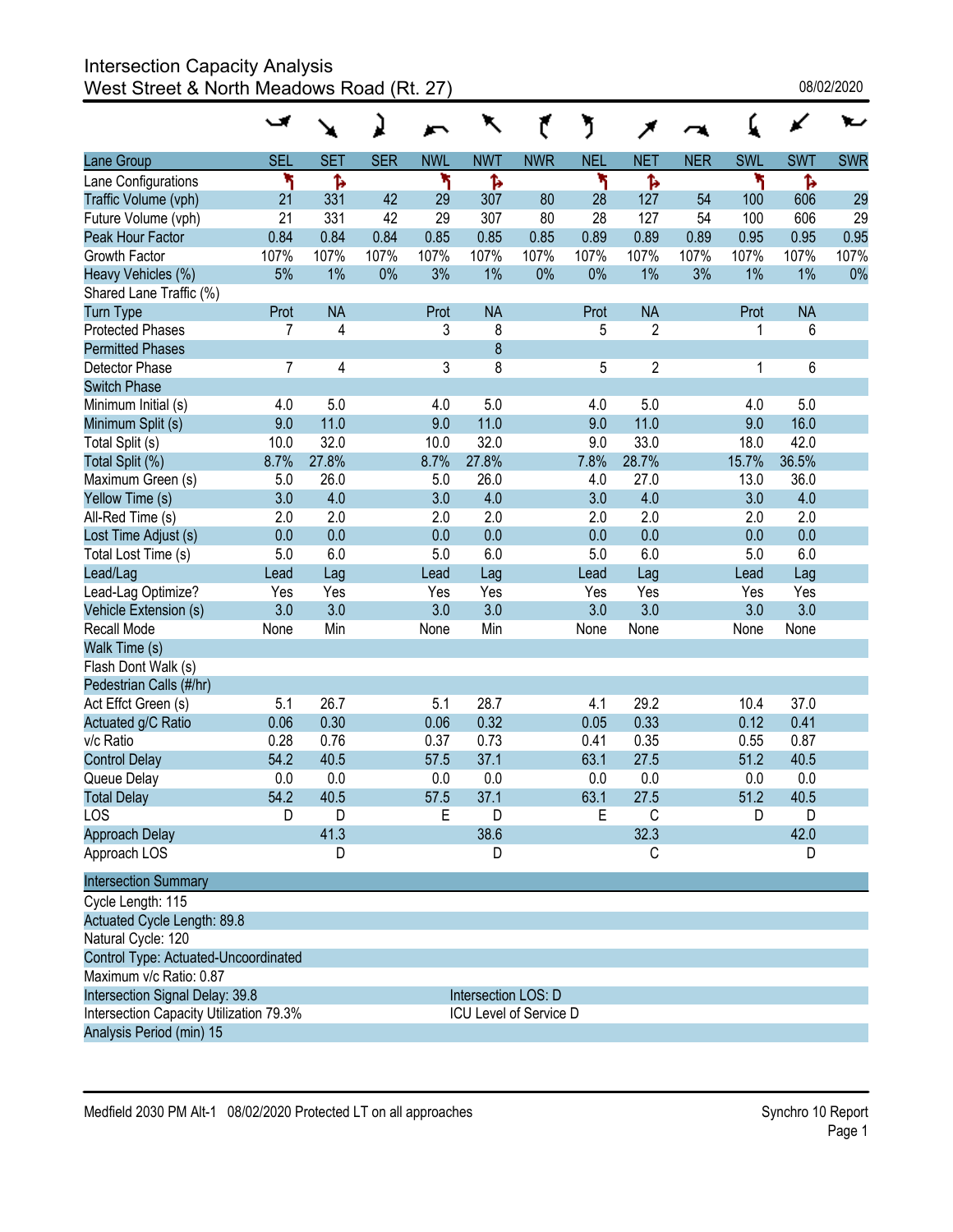| $\varnothing$ 1 |    | Ø2   |      | $\overline{93}$ | - 04 | *B <sub>Ø9</sub> |
|-----------------|----|------|------|-----------------|------|------------------|
| 18 <sub>s</sub> |    | 22 e | 10 S |                 | 32s  |                  |
| Ø5              | Ø6 |      |      | ﯩﺖ<br>Ø7        | Ø8   |                  |
| 9 <sub>s</sub>  |    |      |      |                 | 32s  |                  |

| Lane Group                  | Ø9             |  |
|-----------------------------|----------------|--|
| Lane Configurations         |                |  |
| Traffic Volume (vph)        |                |  |
| Future Volume (vph)         |                |  |
| Peak Hour Factor            |                |  |
| Growth Factor               |                |  |
| Heavy Vehicles (%)          |                |  |
| Shared Lane Traffic (%)     |                |  |
| <b>Turn Type</b>            |                |  |
| <b>Protected Phases</b>     | 9              |  |
| <b>Permitted Phases</b>     |                |  |
| Detector Phase              |                |  |
| <b>Switch Phase</b>         |                |  |
| Minimum Initial (s)         | 5.0            |  |
| Minimum Split (s)           | 22.0           |  |
| Total Split (s)             | 22.0           |  |
| Total Split (%)             | 19%            |  |
| Maximum Green (s)           | 18.0           |  |
| Yellow Time (s)             | 2.0            |  |
| All-Red Time (s)            | 2.0            |  |
| Lost Time Adjust (s)        |                |  |
| Total Lost Time (s)         |                |  |
| Lead/Lag                    |                |  |
| Lead-Lag Optimize?          |                |  |
| Vehicle Extension (s)       | 3.0            |  |
| Recall Mode                 | None           |  |
| Walk Time (s)               | 7.0            |  |
| Flash Dont Walk (s)         | 11.0           |  |
| Pedestrian Calls (#/hr)     | $\overline{2}$ |  |
| Act Effct Green (s)         |                |  |
| Actuated g/C Ratio          |                |  |
| v/c Ratio                   |                |  |
| <b>Control Delay</b>        |                |  |
| Queue Delay                 |                |  |
| <b>Total Delay</b>          |                |  |
| LOS                         |                |  |
| Approach Delay              |                |  |
| Approach LOS                |                |  |
| <b>Intersection Summary</b> |                |  |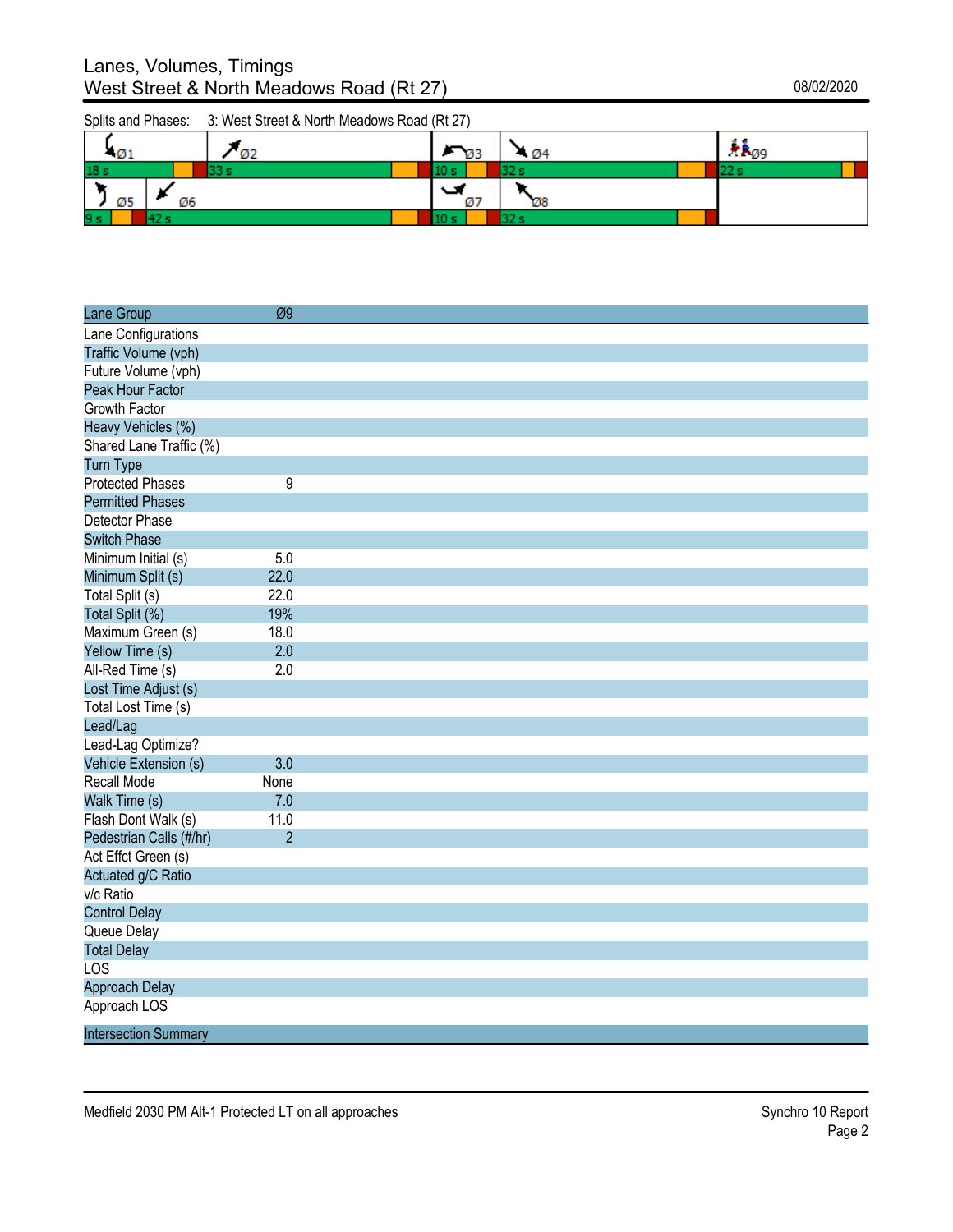### Intersection Caacity Analysis West Street & North Meadows Road (Rt. 27)

|                                         | ◡              |                |            |            | ↖                      |            | ĭ              | ↗              |            |                  |            |            |
|-----------------------------------------|----------------|----------------|------------|------------|------------------------|------------|----------------|----------------|------------|------------------|------------|------------|
| Lane Group                              | <b>SEL</b>     | <b>SET</b>     | <b>SER</b> | <b>NWL</b> | <b>NWT</b>             | <b>NWR</b> | <b>NEL</b>     | <b>NET</b>     | <b>NER</b> | <b>SWL</b>       | <b>SWT</b> | <b>SWR</b> |
| Lane Configurations                     | ኻ              | Ъ              |            | ۲          | Ъ                      |            | ۲              | ħ              |            | ۲                | Ъ          |            |
| Traffic Volume (vph)                    | 21             | 331            | 42         | 29         | 307                    | 80         | 28             | 127            | 54         | 100              | 606        | 29         |
| Future Volume (vph)                     | 21             | 331            | 42         | 29         | 307                    | 80         | 28             | 127            | 54         | 100              | 606        | 29         |
| Peak Hour Factor                        | 0.84           | 0.84           | 0.84       | 0.85       | 0.85                   | 0.85       | 0.89           | 0.89           | 0.89       | 0.95             | 0.95       | 0.95       |
| <b>Growth Factor</b>                    | 106%           | 106%           | 106%       | 106%       | 106%                   | 106%       | 106%           | 106%           | 106%       | 106%             | 106%       | 106%       |
| Heavy Vehicles (%)                      | 5%             | 1%             | 0%         | 3%         | 1%                     | 0%         | 0%             | 1%             | 3%         | 1%               | 1%         | 0%         |
| Shared Lane Traffic (%)                 |                |                |            |            |                        |            |                |                |            |                  |            |            |
| <b>Turn Type</b>                        | pm+pt          | <b>NA</b>      |            | $pm+pt$    | <b>NA</b>              |            | $pm+pt$        | <b>NA</b>      |            | $pm+pt$          | <b>NA</b>  |            |
| <b>Protected Phases</b>                 | 7              | $\overline{4}$ |            | 3          | 8                      |            | 5              | $\overline{2}$ |            | 1                | 6          |            |
| <b>Permitted Phases</b>                 | $\sqrt{4}$     |                |            | $\, 8$     | 8                      |            | $\overline{2}$ |                |            | $\boldsymbol{6}$ |            |            |
| <b>Detector Phase</b>                   | $\overline{7}$ | $\overline{4}$ |            | 3          | 8                      |            | 5              | $\overline{2}$ |            | 1                | 6          |            |
| <b>Switch Phase</b>                     |                |                |            |            |                        |            |                |                |            |                  |            |            |
| Minimum Initial (s)                     | 4.0            | 5.0            |            | 4.0        | 5.0                    |            | 4.0            | 5.0            |            | 4.0              | 5.0        |            |
| Minimum Split (s)                       | 9.0            | 11.0           |            | 9.0        | 11.0                   |            | 9.0            | 11.0           |            | 9.0              | 16.0       |            |
| Total Split (s)                         | 9.0            | 31.0           |            | 9.0        | 31.0                   |            | 9.0            | 44.0           |            | 9.0              | 44.0       |            |
| Total Split (%)                         | 7.8%           | 27.0%          |            | 7.8%       | 27.0%                  |            | 7.8%           | 38.3%          |            | 7.8%             | 38.3%      |            |
| Maximum Green (s)                       | 4.0            | 25.0           |            | 4.0        | 25.0                   |            | 4.0            | 38.0           |            | 4.0              | 38.0       |            |
| Yellow Time (s)                         | 3.0            | 4.0            |            | 3.0        | 4.0                    |            | 3.0            | 4.0            |            | 3.0              | 4.0        |            |
| All-Red Time (s)                        | 2.0            | 2.0            |            | 2.0        | 2.0                    |            | 2.0            | 2.0            |            | 2.0              | 2.0        |            |
| Lost Time Adjust (s)                    | 0.0            | 0.0            |            | 0.0        | 0.0                    |            | 0.0            | 0.0            |            | 0.0              | 0.0        |            |
| Total Lost Time (s)                     | 5.0            | 6.0            |            | 5.0        | 6.0                    |            | 5.0            | 6.0            |            | 5.0              | 6.0        |            |
| Lead/Lag                                | Lead           | Lag            |            | Lead       | Lag                    |            | Lead           | Lag            |            | Lead             | Lag        |            |
| Lead-Lag Optimize?                      | Yes            | Yes            |            | Yes        | Yes                    |            | Yes            | Yes            |            | Yes              | Yes        |            |
| Vehicle Extension (s)                   | 3.0            | 3.0            |            | 3.0        | 3.0                    |            | 3.0            | 3.0            |            | 3.0              | 3.0        |            |
| Recall Mode                             | None           | Min            |            | None       | Min                    |            | None           | None           |            | None             | None       |            |
| Walk Time (s)                           |                |                |            |            |                        |            |                |                |            |                  |            |            |
| Flash Dont Walk (s)                     |                |                |            |            |                        |            |                |                |            |                  |            |            |
| Pedestrian Calls (#/hr)                 |                |                |            |            |                        |            |                |                |            |                  |            |            |
| Act Effct Green (s)                     | 28.9           | 25.6           |            | 29.8       | 27.4                   |            | 39.8           | 34.7           |            | 42.2             | 39.0       |            |
| Actuated g/C Ratio                      | 0.32           | 0.28           |            | 0.33       | 0.30                   |            | 0.44           | 0.38           |            | 0.47             | 0.43       |            |
| v/c Ratio                               | 0.18           | 0.79           |            | 0.23       | 0.76                   |            | 0.20           | 0.29           |            | 0.21             | 0.82       |            |
| <b>Control Delay</b>                    | 25.7           | 43.1           |            | 26.5       | 39.8                   |            | 17.9           | 20.5           |            | 16.6             | 35.2       |            |
| Queue Delay                             | 0.0            | 0.0            |            | 0.0        | 0.0                    |            | 0.0            | 0.0            |            | 0.0              | 0.0        |            |
| <b>Total Delay</b>                      | 25.7           | 43.1           |            | 26.5       | 39.8                   |            | 17.9           | 20.5           |            | 16.6             | 35.2       |            |
| LOS                                     | С              | D              |            | С          | D                      |            | B              | С              |            | Β                | D          |            |
| Approach Delay                          |                | 42.1           |            |            | 38.9                   |            |                | 20.1           |            |                  | 32.7       |            |
| Approach LOS                            |                | D              |            |            | D                      |            |                | C              |            |                  | С          |            |
| <b>Intersection Summary</b>             |                |                |            |            |                        |            |                |                |            |                  |            |            |
| Cycle Length: 115                       |                |                |            |            |                        |            |                |                |            |                  |            |            |
| Actuated Cycle Length: 90.2             |                |                |            |            |                        |            |                |                |            |                  |            |            |
| Natural Cycle: 120                      |                |                |            |            |                        |            |                |                |            |                  |            |            |
| Control Type: Actuated-Uncoordinated    |                |                |            |            |                        |            |                |                |            |                  |            |            |
| Maximum v/c Ratio: 0.82                 |                |                |            |            |                        |            |                |                |            |                  |            |            |
| Intersection Signal Delay: 35.0         |                |                |            |            | Intersection LOS: C    |            |                |                |            |                  |            |            |
| Intersection Capacity Utilization 78.7% |                |                |            |            | ICU Level of Service D |            |                |                |            |                  |            |            |
| Analysis Period (min) 15                |                |                |            |            |                        |            |                |                |            |                  |            |            |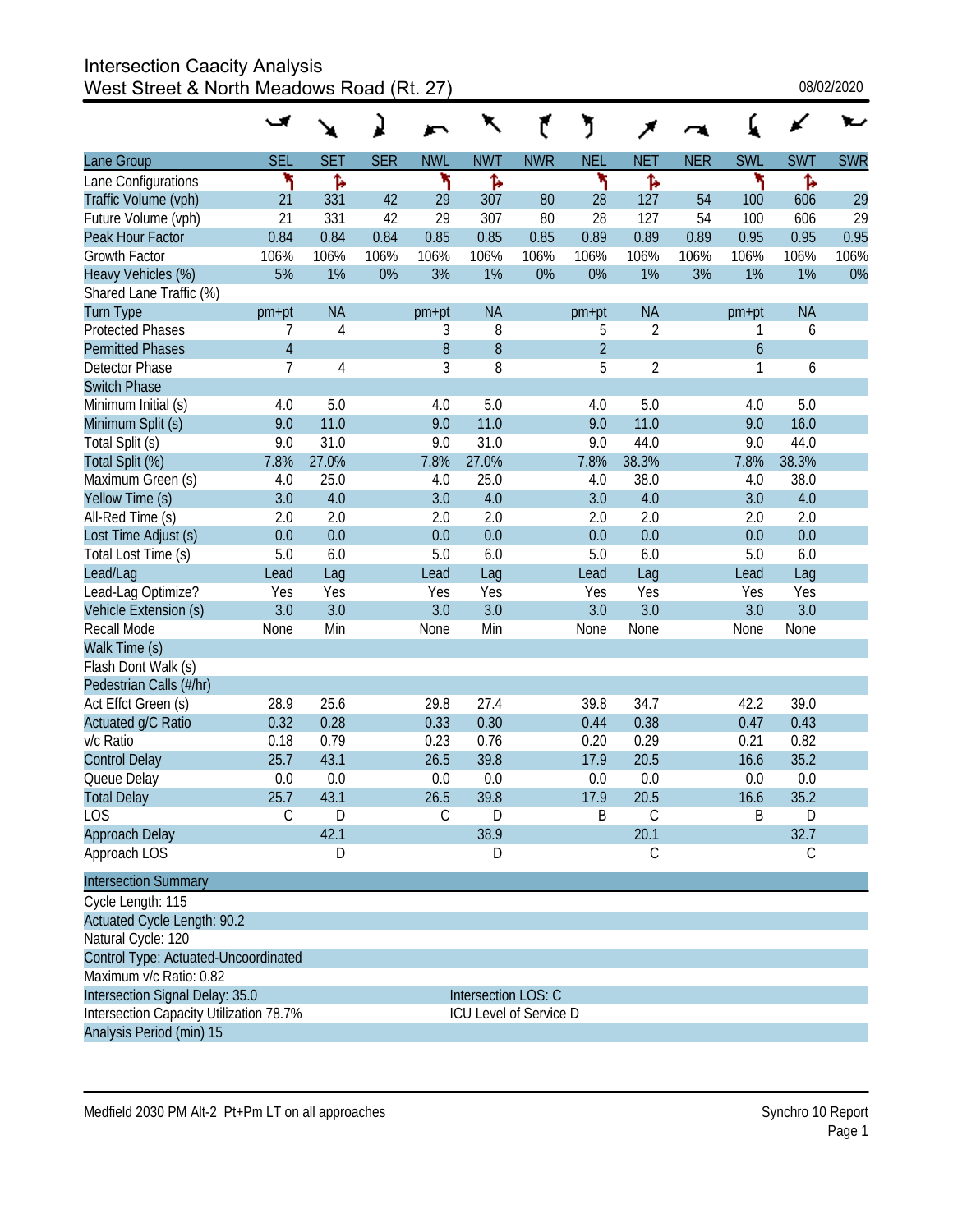| $-01$ | Ø2        | $\nabla_{\emptyset}$ | - 04            | <b>TP</b> <sub>09</sub> |
|-------|-----------|----------------------|-----------------|-------------------------|
| 9 s   |           |                      |                 |                         |
| Ø5    | <b>06</b> | ﯩ<br>Ø7              | $\varnothing$ 8 |                         |
| 9 s   |           |                      |                 |                         |

| Lane Group                  | Ø9   |  |
|-----------------------------|------|--|
| Lane Configurations         |      |  |
| Traffic Volume (vph)        |      |  |
| Future Volume (vph)         |      |  |
| Peak Hour Factor            |      |  |
| <b>Growth Factor</b>        |      |  |
| Heavy Vehicles (%)          |      |  |
| Shared Lane Traffic (%)     |      |  |
| <b>Turn Type</b>            |      |  |
| <b>Protected Phases</b>     | 9    |  |
| <b>Permitted Phases</b>     |      |  |
| <b>Detector Phase</b>       |      |  |
| <b>Switch Phase</b>         |      |  |
| Minimum Initial (s)         | 5.0  |  |
| Minimum Split (s)           | 22.0 |  |
| Total Split (s)             | 22.0 |  |
| Total Split (%)             | 19%  |  |
| Maximum Green (s)           | 18.0 |  |
| Yellow Time (s)             | 2.0  |  |
| All-Red Time (s)            | 2.0  |  |
| Lost Time Adjust (s)        |      |  |
| Total Lost Time (s)         |      |  |
| Lead/Lag                    |      |  |
| Lead-Lag Optimize?          |      |  |
| Vehicle Extension (s)       | 3.0  |  |
| <b>Recall Mode</b>          | None |  |
| Walk Time (s)               | 7.0  |  |
| Flash Dont Walk (s)         | 11.0 |  |
| Pedestrian Calls (#/hr)     | 5    |  |
| Act Effct Green (s)         |      |  |
| Actuated g/C Ratio          |      |  |
| v/c Ratio                   |      |  |
| <b>Control Delay</b>        |      |  |
| Queue Delay                 |      |  |
| <b>Total Delay</b>          |      |  |
| LOS                         |      |  |
| Approach Delay              |      |  |
| Approach LOS                |      |  |
| <b>Intersection Summary</b> |      |  |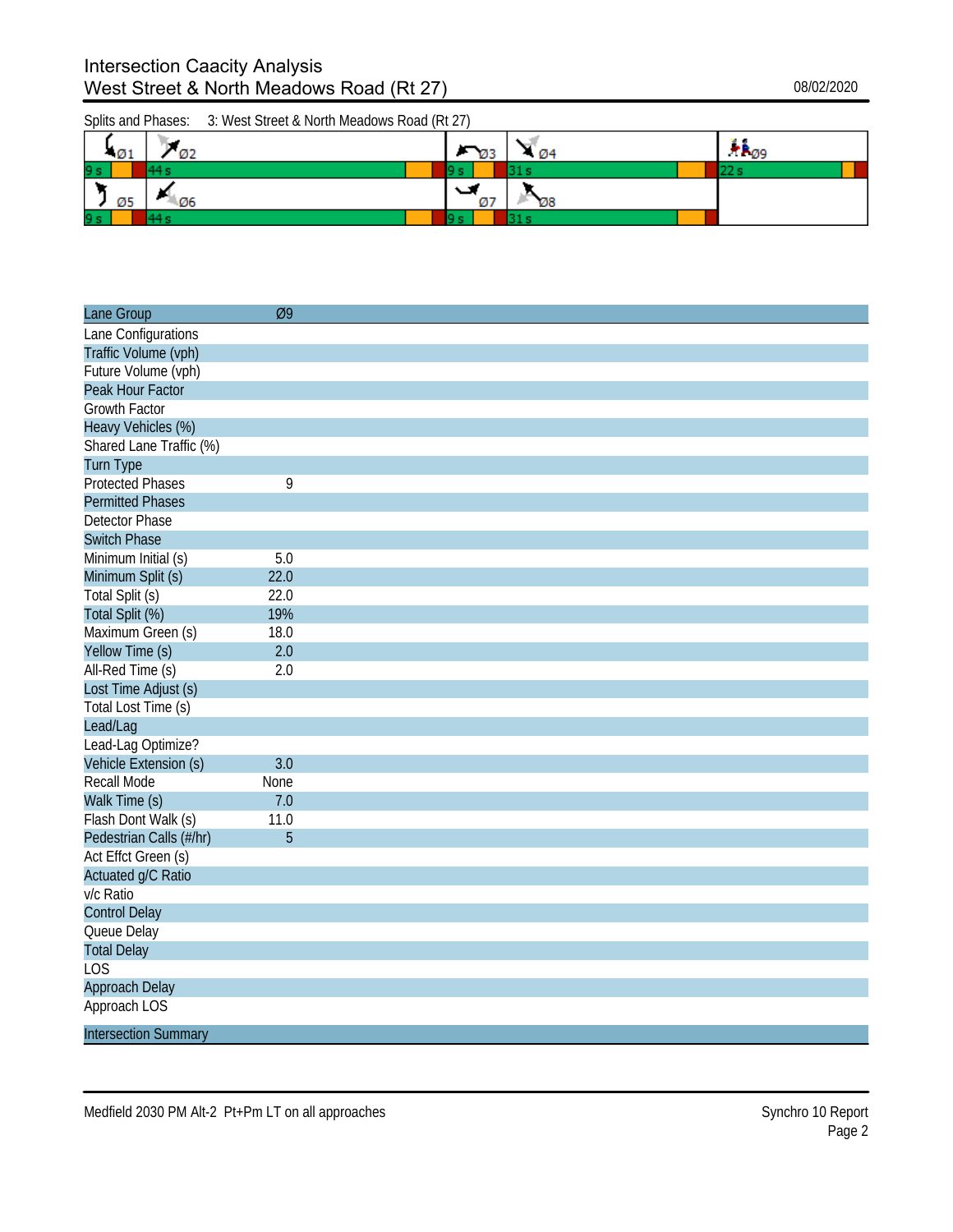| Intersection                    |            |                |                |                |            |                |            |           |
|---------------------------------|------------|----------------|----------------|----------------|------------|----------------|------------|-----------|
| Intersection Delay, s/veh       | 29.9       |                |                |                |            |                |            |           |
| <b>Intersection LOS</b>         | D          |                |                |                |            |                |            |           |
| Approach                        |            | <b>SE</b>      |                | <b>NW</b>      |            | <b>NE</b>      |            | <b>SW</b> |
| <b>Entry Lanes</b>              |            | $\mathbf{1}$   |                | $\mathfrak{D}$ |            | 1              |            | 1         |
| <b>Conflicting Circle Lanes</b> |            | 1              |                | 1              |            |                |            |           |
| Adj Approach Flow, veh/h        |            | 503            |                | 524            |            | 252            |            | 829       |
| Demand Flow Rate, veh/h         |            | 508            |                | 529            |            | 256            |            | 837       |
| Vehicles Circulating, veh/h     |            | 842            |                | 217            |            | 568            |            | 462       |
| Vehicles Exiting, veh/h         |            | 457            |                | 607            |            | 782            |            | 284       |
| Ped Vol Crossing Leg, #/h       |            | $\overline{0}$ |                | $\overline{0}$ |            | $\overline{0}$ |            | $\theta$  |
| Ped Cap Adj                     |            | 1.000          |                | 1.000          |            | 1.000          |            | 1.000     |
| Approach Delay, s/veh           |            | 38.5           |                | 6.2            |            | 8.7            |            | 46.1      |
| Approach LOS                    |            | Е              |                | А              |            | Α              |            | Ε         |
| Lane                            | Left       |                | Left           | Right          | Left       |                | Left       |           |
| <b>Designated Moves</b>         | <b>LTR</b> |                | LT             | ${\sf R}$      | <b>LTR</b> |                | <b>LTR</b> |           |
| <b>Assumed Moves</b>            | <b>LTR</b> |                | LT             | $\mathsf{R}$   | <b>LTR</b> |                | <b>LTR</b> |           |
| RT Channelized                  |            |                |                |                |            |                |            |           |
| Lane Util                       | 1.000      |                | 0.809          | 0.191          | 1.000      |                | 1.000      |           |
| Follow-Up Headway, s            | 2.609      |                | 2.535          | 2.535          | 2.609      |                | 2.609      |           |
| Critical Headway, s             | 4.976      |                | 4.544          | 4.544          | 4.976      |                | 4.976      |           |
| Entry Flow, veh/h               | 508        |                | 428            | 101            | 256        |                | 837        |           |
| Cap Entry Lane, veh/h           | 585        |                | 1166           | 1166           | 773        |                | 861        |           |
| Entry HV Adj Factor             | 0.990      |                | 0.989          | 1.000          | 0.986      |                | 0.991      |           |
| Flow Entry, veh/h               | 503        |                | 423            | 101            | 252        |                | 829        |           |
| Cap Entry, veh/h                | 579        |                | 1152           | 1166           | 762        |                | 853        |           |
| <b>V/C Ratio</b>                | 0.869      |                | 0.367          | 0.087          | 0.331      |                | 0.972      |           |
| Control Delay, s/veh            | 38.5       |                | 6.8            | 3.8            | 8.7        |                | 46.1       |           |
| <b>LOS</b>                      | E          |                | A              | A              | A          |                | E          |           |
| 95th %tile Queue, veh           | 10         |                | $\overline{2}$ | $\mathbf 0$    | 1          |                | 16         |           |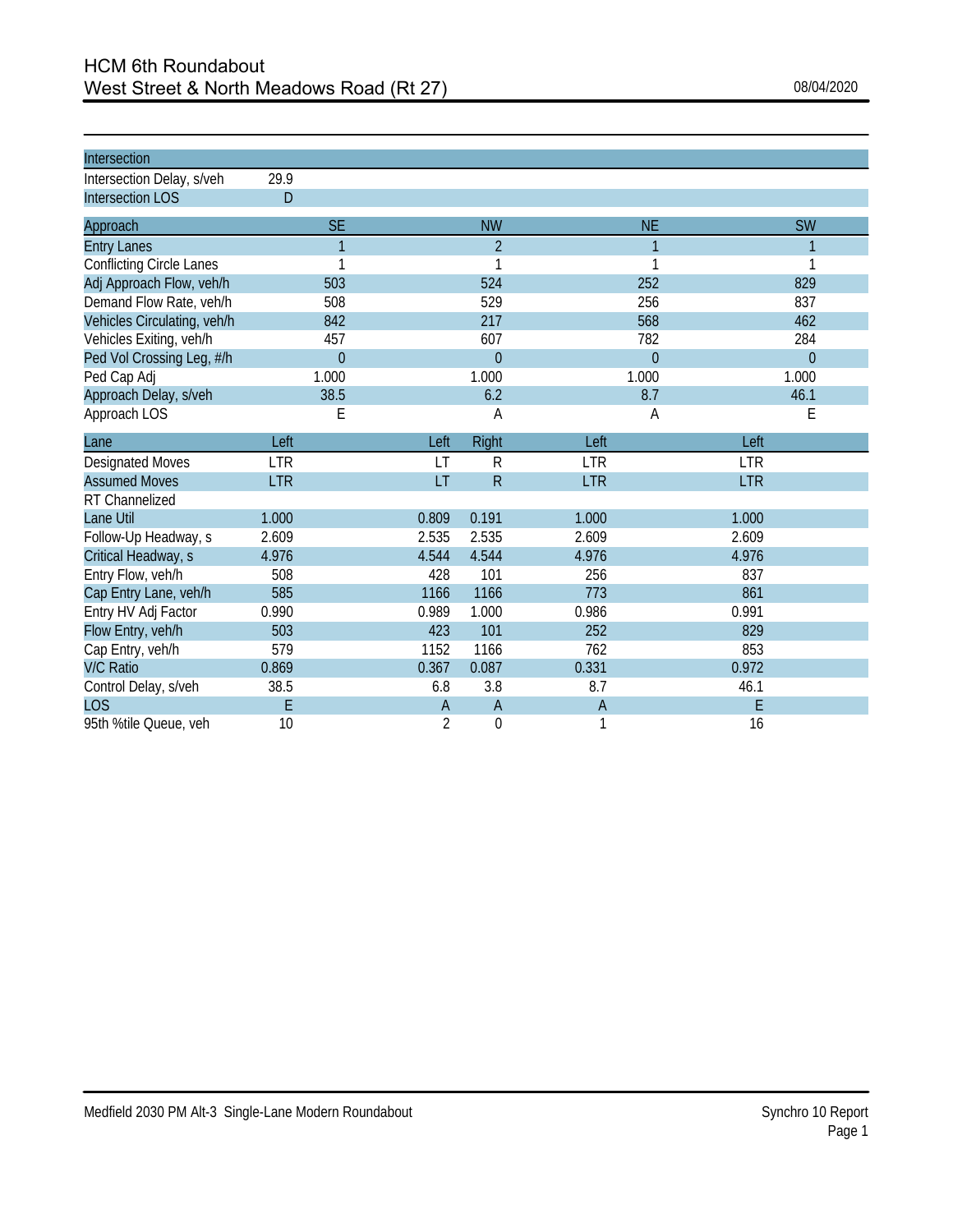### **APPENDIX**

### **MassDOT Project Development Process**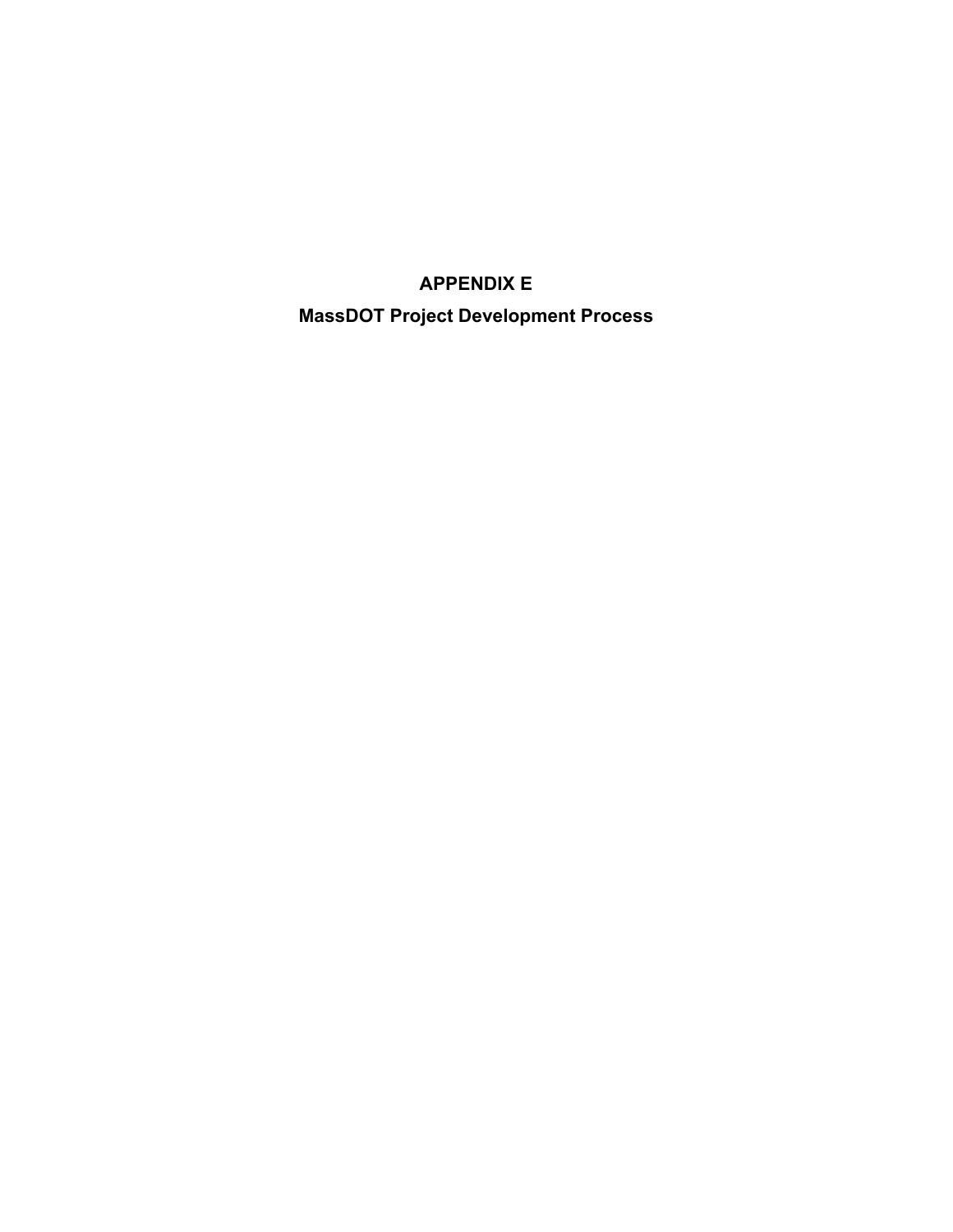### **Overview of the Project Development Process**

Transportation decision-making is complex and can be influenced by legislative mandates, environmental regulations, financial limitations, agency programmatic commitments, and partnering opportunities. Decision-makers and reviewing agencies, when consulted early and often throughout the project development process, can ensure that all participants understand the potential impact these factors can have on project implementation. Project development is the process that takes a transportation improvement from concept through construction.

The MassDOT Highway Division has developed a comprehensive project development process which is contained in Chapter 2 of the *MassDOT Highway Division's Project Development and Design Guide*. The eight-step process covers a range of activities extending from identification of a project need, through completion of a set of finished contract plans, to construction of the project. The sequence of decisions made through the project development process progressively narrows the project focus and, ultimately, leads to a project that addresses the identified needs. The descriptions provided below are focused on the process for a highway project, but the same basic process will need to be followed for non-highway projects as well.

### *1. Needs Identification*

For each of the locations at which an improvement is to be implemented, MassDOT leads an effort to define the problem, establishes project goals and objectives, and defines the scope of the planning needed for implementation. To that end, it has to complete a Project Need Form (PNF), which states in general terms the deficiencies or needs related to the transportation facility or location. The PNF documents the problems and explains why corrective action is needed. For this study, the information defining the need for the project will be drawn primarily, perhaps exclusively, from the present report. Also, at this point in the process, MassDOT meets with potential participants, such as the Metropolitan Planning Organization (MPO) and community members, to allow for an informal review of the project.

The PNF is reviewed by the MassDOT Highway Division district office whose jurisdiction includes the location of the proposed project. MassDOT also sends the PNF to the MPO, for informational purposes. The outcome of this step determines whether the project requires further planning, whether it is already well supported by prior planning studies, and, therefore, whether it is ready to move forward into the design phase, or whether it should be dismissed from further consideration.

### *2. Planning*

This phase will likely not be required for the implementation of the improvements proposed in this planning study, as this planning report should constitute the outcome of this step. However, in general, the purpose of this implementation step is for the project proponent to identify issues, impacts, and approvals that may need to be obtained, so that the subsequent design and permitting processes are understood.

The level of planning needed will vary widely, based on the complexity of the project. Typical tasks include: define the existing context, confirm project need, establish goals and objectives, initiate public outreach, define the project, collect data, develop and analyze alternatives, make recommendations, and provide documentation. Likely outcomes include consensus on the project definition to enable it to move forward into environmental documentation (if needed) and design, or a recommendation to delay the project or dismiss it from further consideration.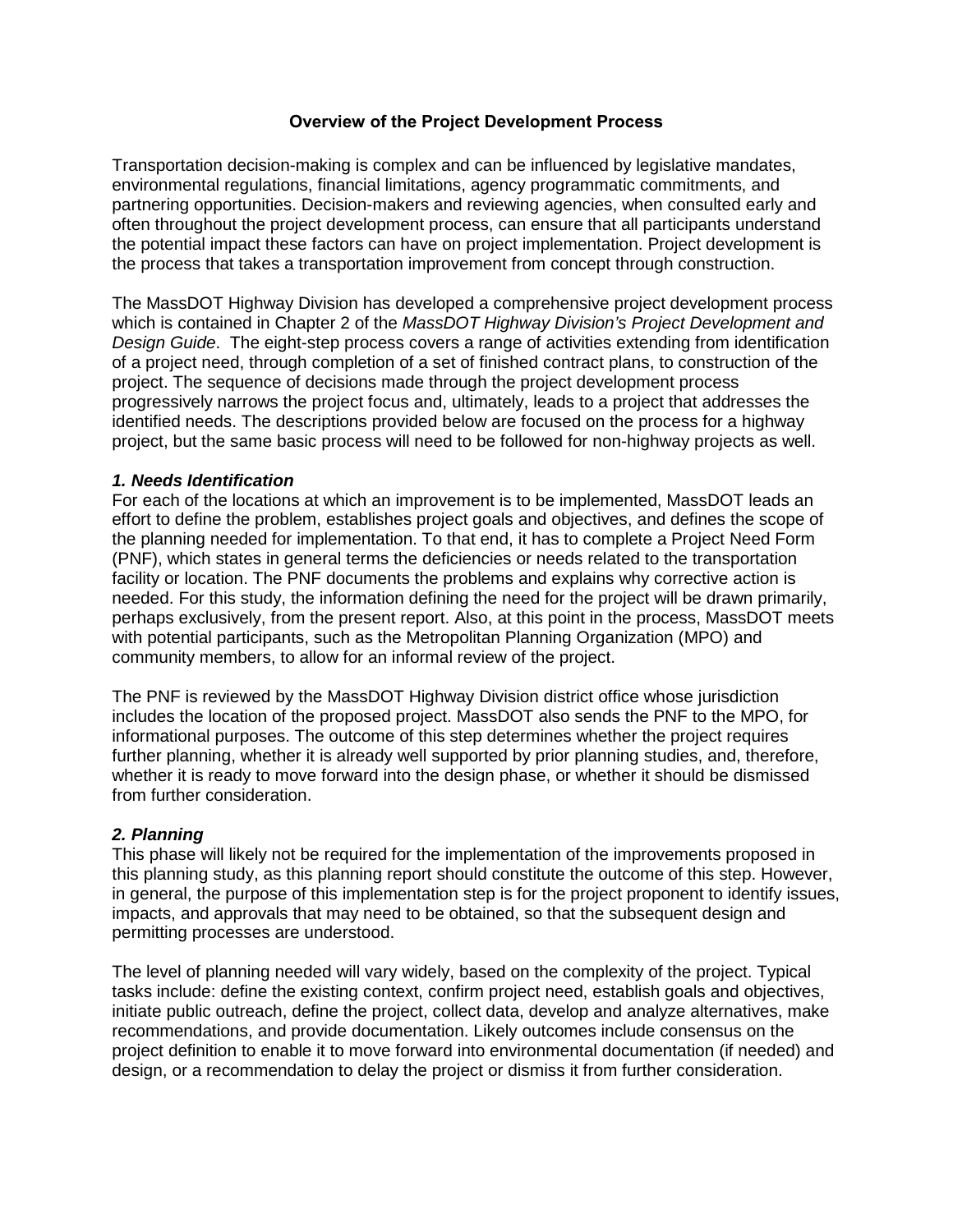### *3. Project Initiation*

At this point in the process, the proponent, MassDOT Highway Division, fills out a Project Initiation Form (PIF) for each improvement, which is reviewed by its Project Review Committee (PRC) and the MPO. The PRC is composed of the Chief Engineer, each District Highway Director, and representatives of the Project Management, Environmental, Planning, Right-of-Way, Traffic, and Bridge departments, and the MassDOT Federal Aid Program Office (FAPO). The PIF documents the project type and description, summarizes the project planning process, identifies likely funding and project management responsibility, and defines a plan for interagency and public participation. First the PRC reviews and evaluates the proposed project based on the MassDOT's statewide priorities and criteria. If the result is positive, MassDOT Highway Division moves the project forward to the design phase, and to programming review by the MPO. The PRC may provide a Project Management Plan to define roles and responsibilities for subsequent steps. The MPO review includes project evaluation based on the MPO's regional priorities and criteria. The MPO may assign project evaluation criteria score, a Transportation Improvement Program (TIP) year, a tentative project category, and a tentative funding category.

### *4. Environmental Permitting, Design, and Right-of-Way Process*

This step has four distinct but closely integrated elements: public outreach, environmental documentation and permitting (if required), design, and right-of-way acquisition (if required). The outcome of this step is a fully designed and permitted project ready for construction. However, a project does not have to be fully designed in order for the MPO to program it in the TIP. The sections below provide more detailed information on the four elements of this step of the project development process.

### Public Outreach

Continued public outreach in the design and environmental process is essential to maintain public support for the project and to seek meaningful input on the design elements. The public outreach is often in the form of required public hearings, but can also include less formal dialogues with those interested in and affected by a proposed project.

### Environmental Documentation and Permitting

The project proponent, in coordination with the Environmental Services section of the MassDOT Highway Division, will be responsible for identifying and complying with all applicable federal, state, and local environmental laws and requirements. This includes determining the appropriate project category for both the Massachusetts Environmental Protection Act (MEPA) and the National Environmental Protection Act (NEPA). Environmental documentation and permitting is often completed in conjunction with the **Preliminary Design** phase described below.

### Design

There are three major phases of design. The first is **Preliminary Design**, which is also referred to as the 25-percent submission. The major components of this phase include full survey of the project area, preparation of base plans, development of basic geometric layout, development of preliminary cost estimates, and submission of a functional design report. Preliminary Design, although not required to, is often completed in conjunction with the Environmental Documentation and Permitting. The next phase is **Final Design**, which is also referred to as the 75-percent and 100-percent submission. The major components of this phase include preparation of a subsurface exploratory plan (if required), coordination of utility relocations, development of traffic management plans through construction zones, development of final cost estimates, and refinement and finalization of the construction plans. Once Final Design is complete, a full set of **Plans, Specifications, and Estimates (PS&E)** is developed for the project.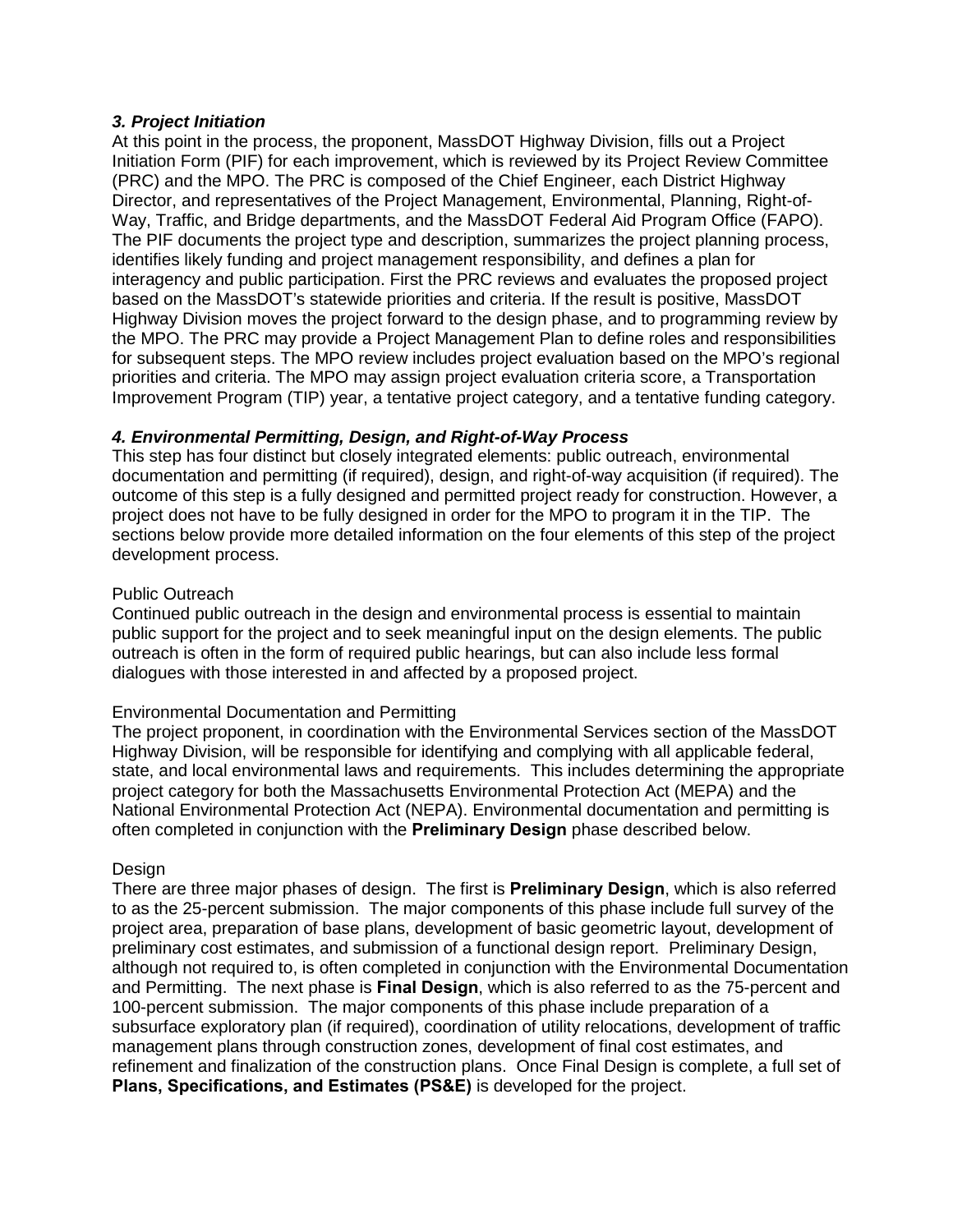### Right-of-Way Acquisition

A separate set of Right-of-Way plans are required for any project that requires land acquisition or easements. The plans must identify the existing and proposed layout lines, easements, property lines, names of property owners, and the dimensions and areas of estimated takings and easements.

### *5. Programming (Identification of Funding)*

Programming, which typically begins during the design phase, can actually occur at any time during the process, from planning to design. In this step, which is distinct from project initiation, the proponent requests that the MPO place the project in the region's Transportation Improvement Program (TIP). The proponent requesting the project's listing on the TIP can be the community or it can be one of the MPO member agencies (the Regional Planning Agency, MassDOT, and the Regional Transit Authority). The MPO then considers the project in terms of state and regional needs, evaluation criteria, and compliance with the regional Transportation Plan and decides whether to place it in the draft TIP for public review and then in the final TIP.

### *6. Procurement*

Following project design and programming of a highway project, the MassDOT Highway Division publishes a request for proposals. It then reviews the bids and awards the contract to the qualified bidder with the lowest bid.

### *7. Construction*

After a construction contract is awarded, MassDOT Highway Division and the contractor develop a public participation plan and a management plan for the construction process.

### *8. Project Assessment*

The purpose of this step is to receive constituents' comments on the project development process and the project's design elements. MassDOT Highway Division can apply what is learned in this process to future projects.